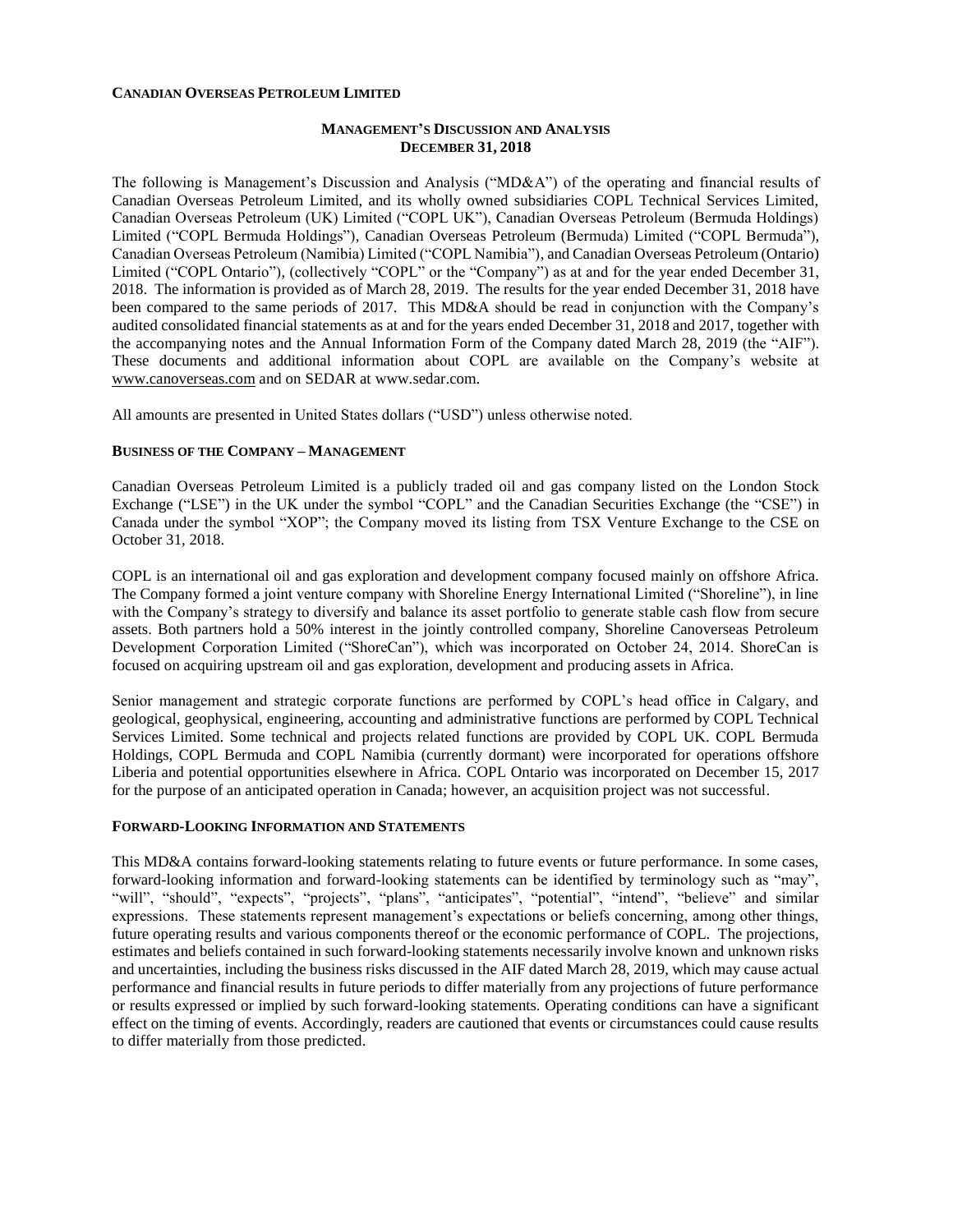#### **FORWARD-LOOKING INFORMATION AND STATEMENTS (CONTINUED)**

Forward-looking statements included or incorporated by reference in this document include statements with respect to:

- the Company's current strategy to establish and grow an oil and gas business (the "Overview and Overall Performance", "Outlook" and "Liquidity and Capital Resources" sections);
- the Company's ability to raise capital and obtain the financing necessary to develop profitable oil operations (the "Overview and Overall Performance", "Outlook", "Share Capital" and "Liquidity and Capital Resources" sections);
- the Company's assumptions in respect of valuation of Warrants and Stock Options (as defined herein) (the "Derivative Gain / Loss" and "Stock-Based Compensation Expense sections);
- the Company's ability to manage its financial and operational risks (the "Overview and Overall Performance", "Financial Instruments", "Commitments and Contractual Obligations" and "Liquidity and Capital Resources" sections).

The Company's AIF for the year ended December 31, 2018 describes major risks, material assumptions and other factors related to forward-looking information and forward-looking statements that could influence actual results and are incorporated herein by reference. These risks, assumptions and other factors have been provided for readers to gain a more complete perspective on COPL's future operations. However, readers should be cautioned that the list of factors is not exhaustive and that this information may not be appropriate for other purposes. Forwardlooking information and forward-looking statements included or incorporated by reference in this MD&A are valid only as at the date of this MD&A, and the Company does not intend to update or revise these forward-looking statements and forward-looking information except as required by applicable securities laws. The forward-looking information and forward-looking statements contained in this MD&A are expressly qualified by this cautionary statement.

### **OVERVIEW AND OVERALL PERFORMANCE \***

In the fourth quarter of 2018, the Company continued to identify, evaluate and pursue exploration and development opportunities in West African countries and elsewhere. The Company continues to be focused on opportunities that its seasoned technical team has strength in evaluating and developing.

# *Expansion of African Portfolio*

In October 2014, COPL formed a joint venture company with Shoreline Energy International Limited called Shoreline CanOverseas Petroleum Development Corporation Limited ("ShoreCan"). Both partners hold a 50 percent interest in the jointly controlled company, which is focused on acquiring upstream oil and gas exploration, development and producing assets in Africa. ShoreCan is a special purpose vehicle registered in Bermuda. The following country and project overviews fall under the realm of ShoreCan's dealings.

# *Nigeria*

On September 14, 2016, COPL announced that ShoreCan had completed the acquisition of 80% of the share capital of Essar Exploration and Production Limited (Nigeria) ("Essar Nigeria"). Essar Nigeria's sole asset is a 100% interest and operatorship of an oil prospecting license, located about 50 kilometres offshore in the central area of the Niger Delta ("OPL 226"). As a party to a PSC for OPL 226, Essar Nigeria is required to seek Nigerian Government ministerial consent for the transaction.

Application has been made to the appropriate government bodies and the process is in the final stage of being granted ministerial consent for the Essar acquisition. On October 2, 2018, the Nigerian National Petroleum Corporation ("NNPC") granted a conditional approval of a twenty four months extension for the Phase-1 exploration period until October 1, 2020. The extension is subject to certain conditions, including submission of a Performance Bond of \$7 million that is required further to the Production Sharing Contract ("PSC"), to cover the Phase-1 exploration period work program at OPL 226. The Company is looking at providing security such that Essar Nigeria may post the requisite Performance Bond.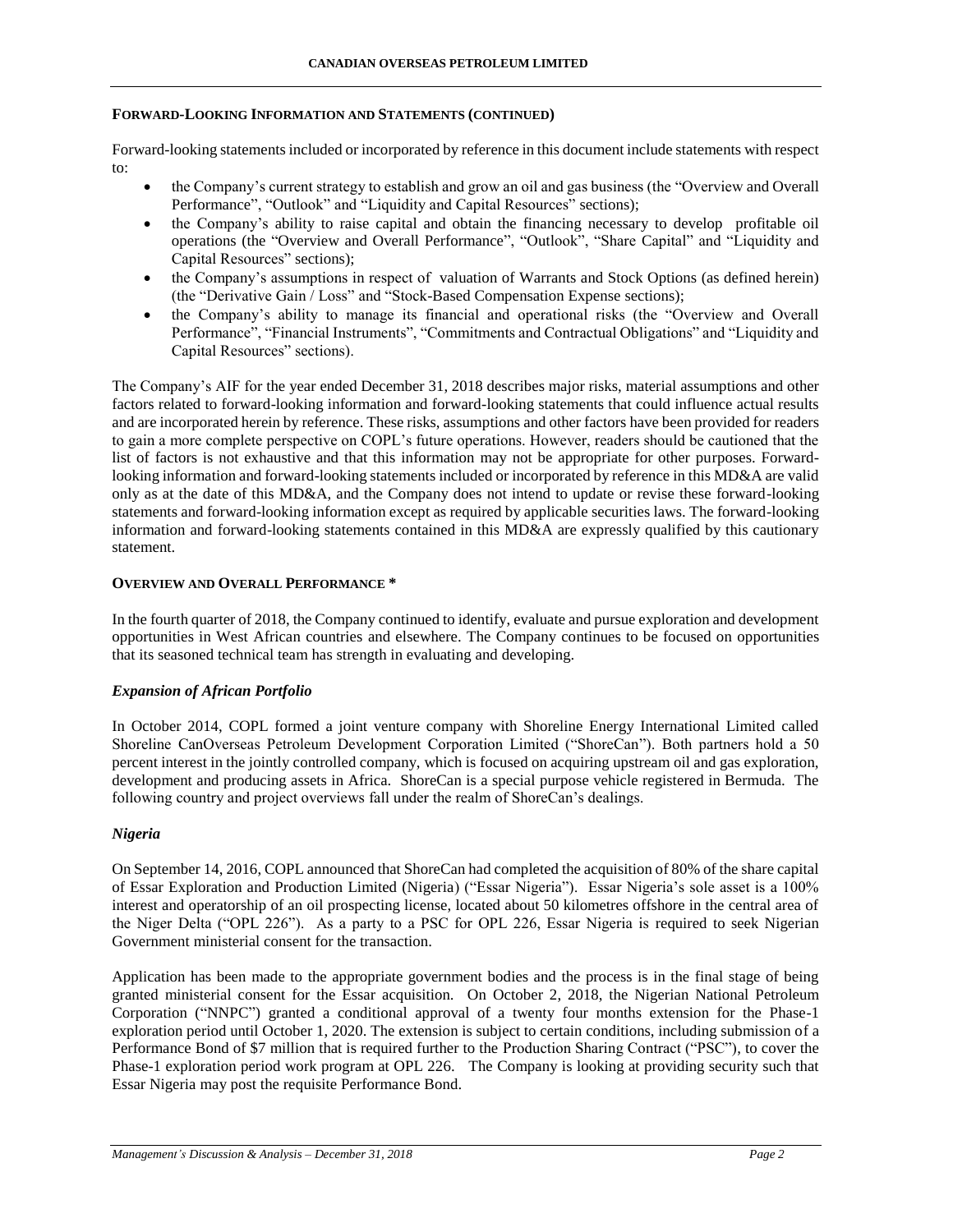#### **OVERVIEW AND OVERALL PERFORMANCE (CONTINUED) \***

### *Nigeria (continued)*

OPL 226 has an area of 1530  $km^2$  and is situated in water depths ranging from 40 to 180 meters. It offers oil appraisal and development opportunities having near term oil production potential and significant exploration upside. Historically, four of the five wells with oil and gas shows were drilled in 1972 and 1973, however, the most recent fifth well (Noa-1) was an oil discovery drilled in 2001. ShoreCan has completed additional seismic processing of the most recent 568 km<sup>2</sup> 3D seismic survey acquired by Essar Nigeria in 2012. The advanced seismic processing techniques, applied to this data set by ShoreCan, were successfully completed to differentiate oilbearing sands from gas-bearing or water-bearing sands. ShoreCan plans to drill exploitation wells adjacent to the Noa-1 discovery well. At the request of COPL, Netherland, Sewell & Associates, Inc. ("NSAI") prepared an independent report (the "Report") in accordance with Canadian National Instrument 51-101 evaluating the Contingent and Prospective Resources attributed to OPL 226, as of December 31, 2018. The Contingent and Prospective Resource volumes estimated in the NSAI report are disclosed in the Company's AIF dated March 28, 2019 under Appendix A in accordance with NI-51-101 rules and regulations.

In July 2018, ShoreCan received and agreed to a project financing and offtake agreement term sheet (the "Term Sheet"), providing for a minimum \$30 million to a maximum of \$50 million Senior Secured Facility (the "Facility"), for investment by ShoreCan into Essar Nigeria from the Mauritius Commercial Bank Limited ("MCB") and Trafigura PTE Ltd. ("Trafigura").

The Facility would provide funding for all production related expenditures following the drilling and testing of the initial production well to be drilled by Essar Nigeria on OPL 226. Drawing on the Facility is contingent on among other things:

- An additional \$20 million to \$33 million of funding from ShoreCan;
- \$100 million funding from an offshore oil services group ("Service Provider") to deliver the project;
- A minimum of 6,000 bbl/d production rate averaged over 20 days; and
- The execution of a formal definitive binding agreement between the parties.

Other material terms of the proposed Facility include the following: two-year term to maturity and a grant to the lenders of \$3 million worth of warrants to purchase COPL common shares with a term of two years with an exercise price equal to the market price of the COPL common shares on the date of closing of the Facility.

The project as planned involves the drilling and completion of a horizontal oil production well offsetting the 2001 Noa-1 oil discovery well and the drilling and completion of two (2) to three (3) additional high angle oil production wells in the adjacent Noa East fault block from a common wellhead platform, and placing these wells on production in an approved early production scheme. Essar Nigeria has prepared a work program for this initial campaign on OPL 226 in the form of a field development plan ("FDP") for submission to the Concessionaire, NNPC. Upon request in late December 2018, the Company submitted a comprehensive report entitled "Oil Prospecting License 226, Offshore Nigeria – Exploration Period: Phase I and Phase II Work Program to the NNPC.

ShoreCan is in late stage discussions with the Service Provider, which involve the provision of drilling services, the supply of a mobile production unit and a storage vessel for a deferred fee. The Company will provide updates on these discussions in due course.

As part of the transaction, the Term Sheet provides for Essar Nigeria to enter into a crude oil offtake arrangement with Trafigura.

Cofarco SAS ("Cofarco") of Paris is engaged as Financial Advisor to the Company for the project financing.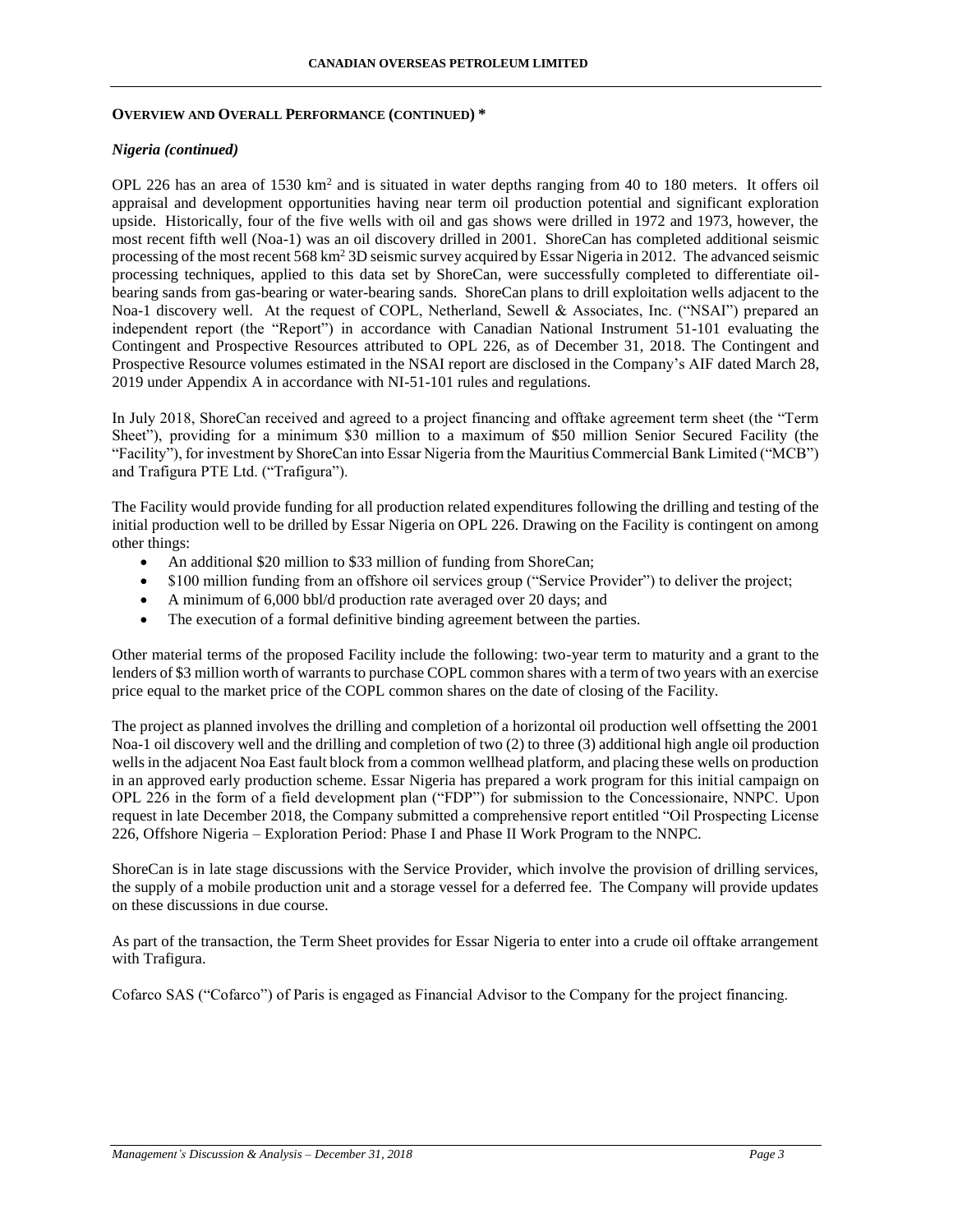### **OVERVIEW AND OVERALL PERFORMANCE (CONTINUED) \***

### *Mozambique*

In Mozambique, the Company is part of a consortium that has entered into final discussions regarding the awarding of a prospective onshore license (PT5-B) under the 5th licensing round. COPL's interest in Mozambique will be dependent on successful negotiation of a new Production Sharing Contract (PSC). The consortium will be invited to negotiate with the Government of Mozambique the terms of the PSC governing the block. These terms will include the acquisition of 1600 line km of 2D seismic. According to the Company's Mozambican partner, the Instituto Nacional de Petroléo (INP) has finalized the Exploration Production Concession Contract (EPCC) discussions with successful bidders as part of the Fifth Licensing Round in 2014. On October 8, 2018, the INP announced that it had signed agreements with ExonMobil and Rosneft for offshore blocks in the Rovuma Basin. INP signed an agreement with ENI (Ente Nazionale Idrocarburi) and Sasol for an offshore block in the Northern Zambezi Basin on October 18, 2018. The Company expects to enter into discussions with INP regarding onshore Block PT5-B in the first half of 2019. The ExxonMobil EPCC agreed model version will serve as the basis for future negotiations with all companies.

*\* This section contains forward-looking information. Please see the "Forward-looking Information and Statements" section (at the beginning of this document) for a discussion of risks and uncertainties relating to such information.*

# **OUTLOOK \***

The Company's strategy is to grow its international oil and gas business offshore Africa and elsewhere in the world by farming into, and/or acquiring interests in, exploration, unappraised and/or undeveloped assets as well as in producing assets using the expertise and experience of its senior management team.

The Company's short-term operations will focus on:

- working to progress the financing and planning of drill locations of the first well on OPL 226 in Nigeria;
- negotiating the terms of the PSC governing the Block PT5-B with the Mozambique government; and
- working to evaluate new opportunities available in Africa.

Currently the Company does not have material cash inflows and/or adequate financing to develop profitable operations. The Company is pursuing exploration projects and contracts that will require substantial additional financing before they are able to generate positive cash flows. Accordingly, the Company's continued successful operation is dependent on its ability to obtain additional financing. There is no assurance that the Company will be able to obtain adequate financing in the future or that such financing will be obtained on terms advantageous to the Company. The Company currently does not have sufficient cash flows to cover forecasted administrative expenses for 2019. With no assurance such financing will be obtained in future, there is material uncertainty that casts substantial doubt on the business' ability to continue as a going concern. All of these factors represent events, risks or uncertainties that management believes will materially affect the Company's future performance.

*\* This section contains forward-looking information. Please see the "Forward-looking Information and Statements" section (at the beginning of this document) for a discussion of risks and uncertainties relating to such information.*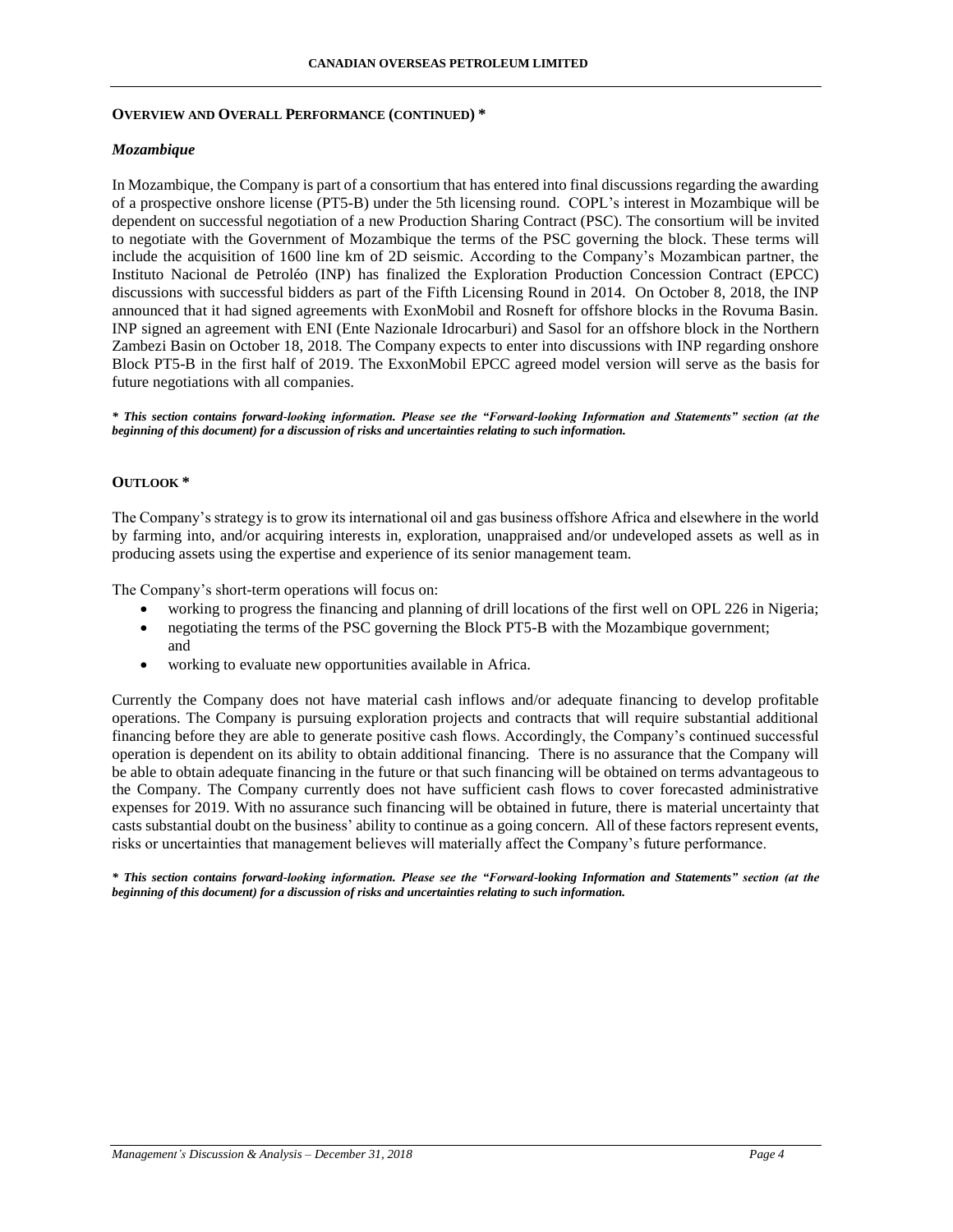#### **FINANCIAL SUMMARY**

General and administrative costs were \$4.9 million for the year ended December 31, 2018 (net of \$nil of costs allocated to exploration projects), compared to \$4.6 million for the year ended December 31, 2017 (net of \$0.2 million of costs allocated to exploration projects). Pre-licence costs were \$0.5 million for the year ended December 31, 2018 compared to \$0.4 million the same period of 2017. In 2017, the Company derecognized its exploration and evaluation assets of \$15.6 million; there was no such derecognition recorded in comparable period of 2018. During the year ended December 31, 2018, the Company recorded a gain on derecognition of a former, 2011/2012 joint venture payable in the amount of \$0.7 million; there was no such gain recorded in 2017. Stock-based compensation expense of \$0.3 million was recorded in 2017 in relation to stock options granted; there were no stock options granted in 2018. A foreign exchange loss of \$0.2 million was recognized for the year ended December 31, 2018, compared to foreign exchange gain of \$0.4 million in 2017. The Company recognized a gain on derivative of \$0.4 million for the year ended December 31, 2017; compared to nil for the year ended December 31, 2018. The Company recognized interest income of approximately \$11,000 for the year ended December 31, 2018, compared to \$9,000 for the year ended December 31, 2017. The loss recognized on the Company's investment in ShoreCan was \$43,000 for the year ended December 31, 2018 and \$76,000 the year ended December 31, 2017. As a result, the Company's net loss amounted to \$4.9 million for the year ended December 31, 2018, compared to net loss of \$20.1 million in 2017.

As at December 31, 2018, the Company's cash and cash equivalents amounted to \$1.9 million, compared to \$4.1 million as at December 31, 2017. Cash used in operating activities amounted to \$5.5 million for the year ended December 31, 2018 compared to \$4.9 million for 2017. Cash provided by financing activities amounted to \$3.4 million for the year ended December 31, 2018 compared to \$6.5 million for the year ended December 31, 2017. Cash used in investing activities amounted to \$44,000 for the year ended December 31, 2018 compared to \$0.3 million for the year ended December 31, 2017.

### **SELECTED ANNUAL INFORMATION**

#### **DISCUSSION OF OPERATIONS**

| (\$ 000's) except per share                                        | 2018          | 2017          | 2016         |
|--------------------------------------------------------------------|---------------|---------------|--------------|
| Pre-license costs                                                  | \$<br>489     | \$<br>372     | $\mathbb{S}$ |
| Administrative expenses                                            | 4,944         | 4,591         | 5,182        |
| Derecognition of exploration                                       |               |               |              |
| and evaluation assets                                              |               | 15,642        | 1,321        |
| Derecognition of accounts payable                                  |               |               |              |
| (gain)                                                             | (744)         |               |              |
| Stock-based compensation                                           |               | 283           | 2,097        |
| Depreciation                                                       | 20            | 22            | 40           |
| Interest income                                                    | (11)          | (9)           | (26)         |
| Derivative gain                                                    |               | (436)         | (2,126)      |
| Foreign exchange loss / (gain)                                     | 175           | (394)         | 193          |
| Loss on investment in joint venture                                | 43            | 76            | 80           |
| Net loss                                                           | 4,916         | 20,147        | 6,761        |
| Per share loss (basic and diluted)<br>Outstanding common shares at | \$<br>0.00    | 0.02<br>\$    | \$<br>0.01   |
| December 31                                                        | 2,486,752,463 | 1,523,139,350 | 617,139,350  |
| Weighted average common shares<br>- basic                          | 1,841,654,781 | 1,032,240,720 | 566,935,628  |
| Cash used in operating activities                                  | \$5,455       | \$4,873       | \$5,484      |
|                                                                    |               |               |              |

The Company has not had significant revenue from operations in any of its last three financial years. The following table summarizes the Company's financial results for the years ended December 31 2018, 2017 and 2016: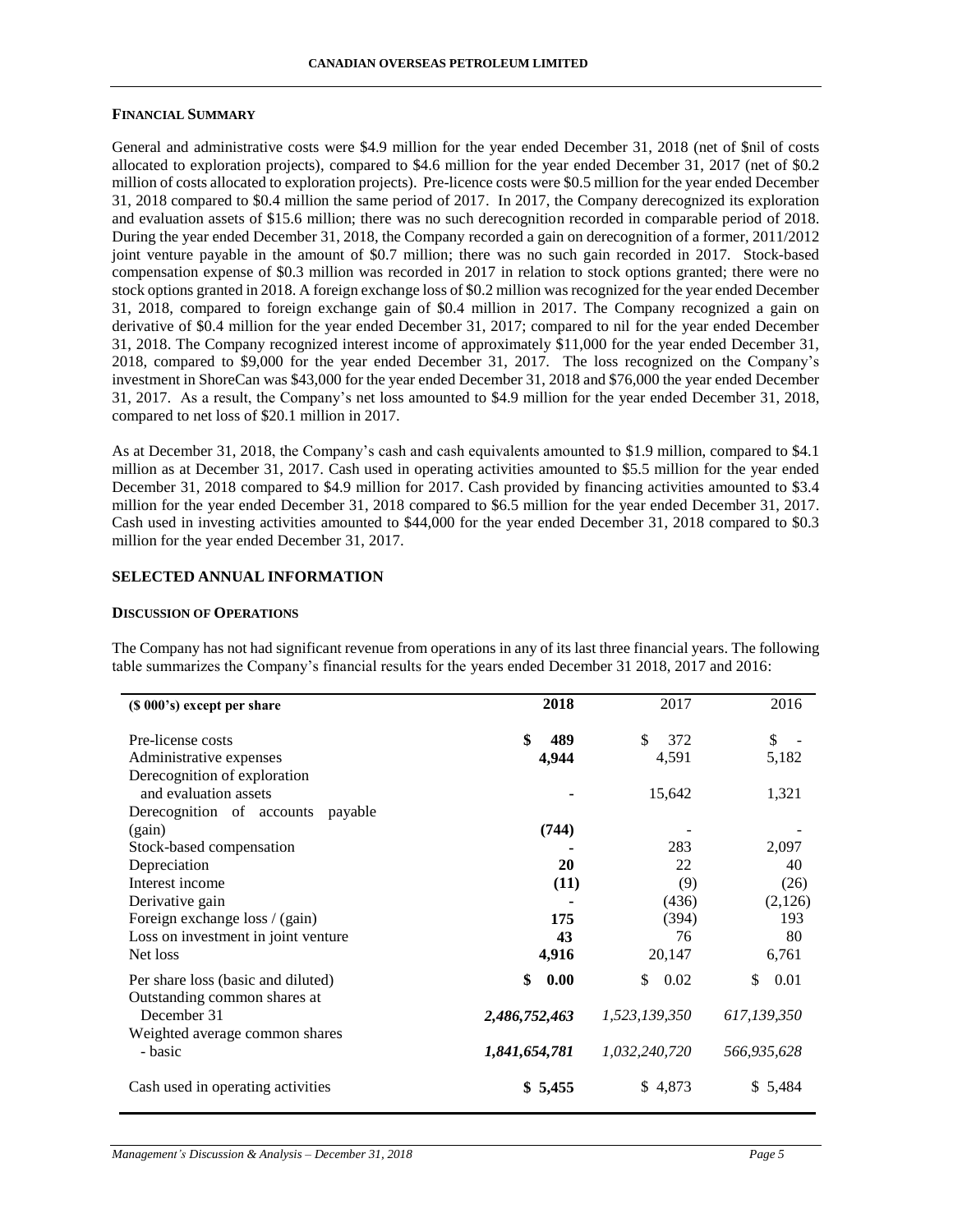### **SELECTED ANNUAL INFORMATION (CONTINUED)**

# *Pre-License Costs*

The \$0.5 million of pre-license costs in 2018 and \$0.4 million in 2017 relate to an anticipated project in Canada. No pre-license costs were incurred in 2016.

### *Administrative Expenses*

A breakdown of administrative expenses are as follows:

| (S 000's)                                                    | 2018        |   | 2017  |
|--------------------------------------------------------------|-------------|---|-------|
| Administrative:                                              |             |   |       |
| Payroll and related costs                                    | \$<br>1,933 | S | 1.878 |
| External directors' fees and related costs                   | 510         |   | 543   |
| Consulting services                                          | 463         |   | 413   |
| Professional services                                        | 243         |   | 232   |
| Software licenses and maintenance                            | 150         |   | 159   |
| Travel expenses                                              | 338         |   | 418   |
| Office expenses                                              | 695         |   | 658   |
| Stock exchange, transfer agent and UK regulatory agents fees | 242         |   | 206   |
| Other general and administrative                             | 370         |   | 319   |
| Costs allocated to exploration projects                      |             |   | (235) |
| Total administrative                                         | 4.944       |   | 4.591 |

Total administrative expenses (before allocation to projects) were at similar levels in 2018 and 2017 and amounted to \$4.9 million for the year ended December 31, 2018 and \$4.8 million for the year ended December 31, 2017.

Cost allocated to exploration projects of \$0.2 million in 2017 related to exploration project in Liberia. There were no such cost allocation in 2018.

#### *Derecognition of Exploration and Evaluation Assets*

In December 2016, the Company reviewed its exploration and evaluation ("E&E") balances and derecognized \$1.3 million representing capitalized E&E related to Block LB-13 offshore Liberia.

In September 2017, the Company derecognized the whole balance of its exploration and evaluation assets ("E&E") of \$15.6 million that related to Block LB-13 offshore Liberia as the license was surrendered and expired on September 25, 2017.

There was no such derecognition of E&E assets recorded in 2018.

# *Derecognition of Accounts Payable*

During the year ended December 31, 2018, the Company recorded a gain on derecognition of joint venture payable in the amount of \$ 0.7 million related to a former, 2011/2012 exploration project in UK. This amount, originally in dispute, was never challenged by the joint venture partner, and the six years statute barred time frame, applicable in the UK, expired in 2018.

There was no such derecognition of accounts payable recorded in 2017 and 2016.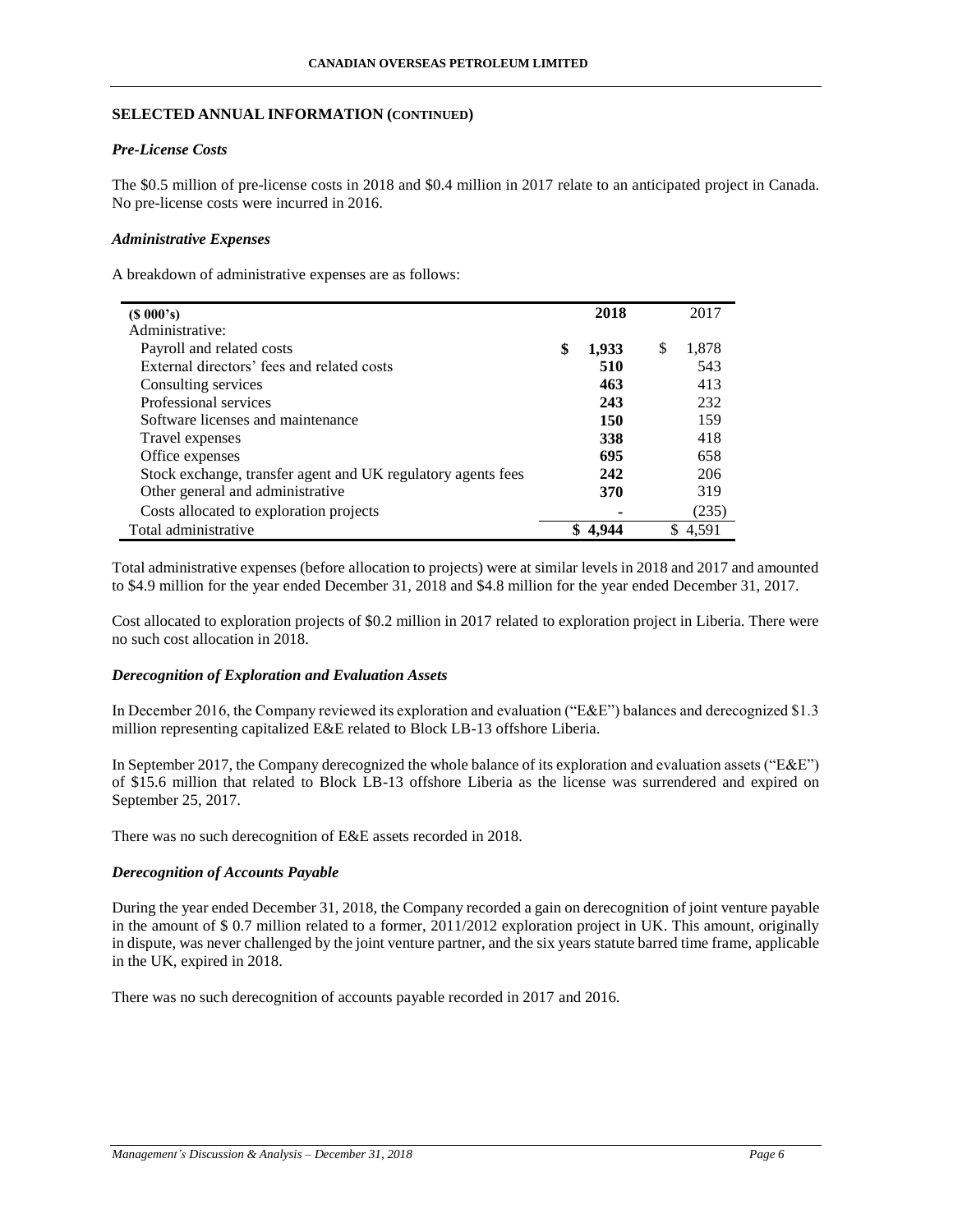### **SELECTED ANNUAL INFORMATION (CONTINUED)**

#### *Stock-Based Compensation Expense\**

The Company has a stock option plan where the number of Common Shares reserved under the plan shall not exceed 10% of the issued and outstanding Common Shares and the number reserved for any one individual may not exceed 5% of the issued and outstanding Common Shares. Exercise prices for stock options granted are determined by the closing market price on the day before the date of grant.

The Company granted following stock options to its directors, officers, employees and consultants:

- on November 27, 2017 60,035,000 stock options to acquire the Company's Common Shares at an exercise price of CAD 0.015 (\$0.012);
- on November 15, 2016 7,500,000 stock options to acquire the Company's Common Shares at an exercise price of CAD 0.18 (\$0.13);
- on August 12, 2016 4,400,000 stock options to acquire the Company's Common Shares at an exercise price of CAD 0.115 (\$0.088);
- on May 12, 2016 40,780,000 stock options to acquire the Company's Common Shares at an exercise price of CAD 0.10 (\$0.08);

The stock options vest immediately and expire five years from the date of grant. The related stock-based compensation expense has been recognized in the statement of loss and comprehensive loss of \$0.3 million for the year ended December 31, 2017 and \$2.1 million for the year ended December 31, 2016. There were no stock options granted in 2018. The fair value of each stock option granted was estimated on the date of grant using a Black-Scholes option pricing model (the assumptions used for the model are discussed in the notes accompanying the Company's audited consolidated financial statements as at December 31, 2017).

During the year ended December 31, 2018, no new options were granted (60,035,000 in 2017 and 52,680,000 in 2016), 7,725,000 stock options expired unexercised (nil in 2017 and 9,490,000 in 2016), no stock options were forfeited (5,800,000 in 2017 and 1,500,000 in 2016). No stock options were exercised during the years ended December 31, 2018, 2017 or 2016. As at December 31, 2018, a total of 107,515,000 stock options to purchase Common Shares were outstanding, having a weighted average exercise price of \$0.04 per share and a remaining weighted average contractual life of 3.27 years.

*\* This section contains forward-looking information. Please see the "Forward-looking Information" section (at the beginning of this document) for a discussion of risks and uncertainties relating to such information.*

#### *Depreciation*

Depreciation of \$20,000 for 2018 (\$22,000 for 2017 and \$40,000 for 2016) relates to office furniture and equipment and is calculated on a straight line basis over expected useful life.

#### *Interest Income*

Interest income earned was \$11,000 for the year ended December 31, 2018, compared to \$9,000 for the year ended December 31, 2017. The interest income relates to interest earned on cash held at banks.

### *Derivative Gain / Loss\**

In connection with UK share placings, the Company issues Broker's Warrants. The value of the Warrants is determined using Black Scholes and in prior years was recorded as a derivative liability and revalued at each balance sheet date until Warrants are exercised or expire. In 2018, the Company has reclassified the derivative liability related to the Warrants to equity as the Warrants were issued in exchange for services and should be accounted for under IFRS 2. As a result, there were no derivative gain recorded for the year ended December 31, 2018 compared to \$0.4 million for 2017. The prior year amounts have not been restated, as the amounts were not material.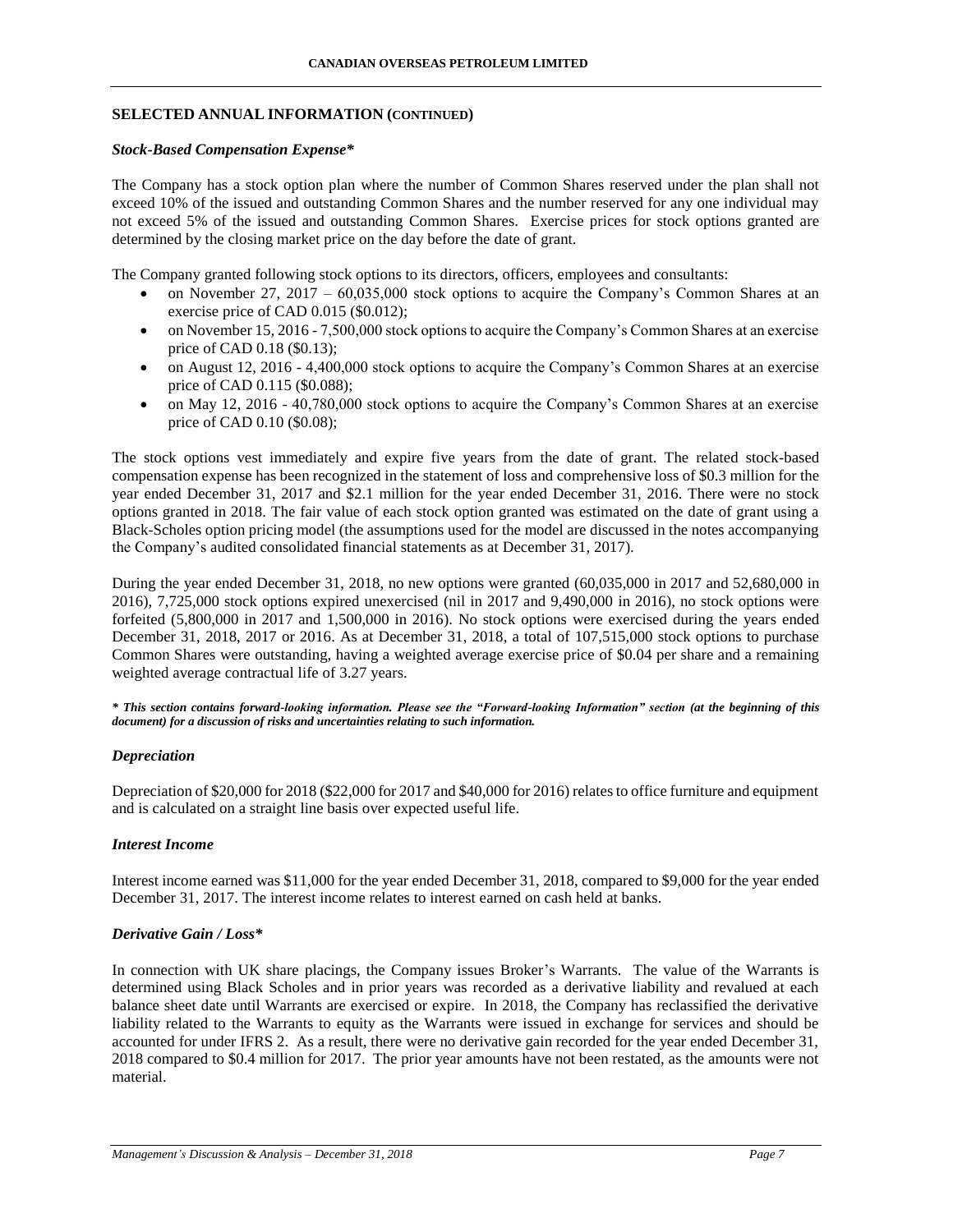### **SELECTED ANNUAL INFORMATION (CONTINUED)**

### *Derivative Gain / Loss (continued)\**

The significant derivative gain recorded for the year ended December 31, 2016 of \$2.1 million relates mainly to 120,032,188 Warrants issued in 2016 and resulted from a general decrease in Warrants' fair values during 2016, mainly due to a decrease in the Company's stock price from CAD \$0.07 (\$0.05) as at May 3, 2016 (when a majority of 2016 warrants were issued) to CAD \$0.03 (\$0.02) as at December 31, 2016.

The fair value of warrants recognized as derivative financial instruments was estimated using a Black-Scholes option pricing model (the assumptions used for the model are discussed in the notes accompanying the Company's audited consolidated financial statements as at December 31, 2018 and December 31, 2017).

*\* This section contains forward-looking information. Please see the "Forward-looking Information and Statements" section (at the beginning of this document) for a discussion of risks and uncertainties relating to such information.*

### *Foreign Exchange Gain*

A foreign exchange loss of \$0.2 million was recognized for the year ended December 31, 2018 (compared to a foreign exchange gain of \$0.4 million for 2017 and a foreign exchange loss of \$0.2 for 2016), which relates to a loss on translation of cash, cash equivalents and accounts payable denominated in currencies other than USD.

#### *Loss on Investment in Joint Venture*

The Company currently holds a 50% interest in a jointly controlled entity, ShoreCan. For the year ended December 31, 2018, the Company charged ShoreCan \$1.8 million for management and technical services, which were included in ShoreCan's general and administration expenses for the same period. These amounts of revenue were reversed from the Company's revenue and investment in joint venture.

As at December 31, 2018, the Company's share in ShoreCan's losses of \$2.0 million (December 31, 2017 - \$1.6 million) exceed the Company's net investment in ShoreCan of \$43,000 for this period (December 31, 2017 - \$76,000). Accordingly, under the equity method, the loss on investment recognized by the Company amounted to \$43,000 for the year ended December 31, 2018 (December 31, 2017 - \$76,000).

#### **COMPARATIVE FINANCIAL POSITION ITEMS**

The following table summarizes the Company's financial position as at December 31, 2018, December 31, 2017 and December 31, 2016:

| $(S 000's)$ except per share      | December 31,<br>2018 | December 31,<br>2017 | December 31,<br>2016 |
|-----------------------------------|----------------------|----------------------|----------------------|
|                                   |                      |                      |                      |
| Cash and cash equivalents         | 1,856                | 4.060                | 2,565                |
| Exploration and evaluation assets |                      |                      | 15,407               |
| Total assets                      | 2,419                | 4.646                | 18,480               |
| Derivative liability              |                      | 227                  | 335                  |
| Share capital                     | (136, 942)           | (133,650)            | (124, 874)           |
| Shareholders' equity              | (2,083)<br>\$        | (3,211)              | (17, 154)            |

Economic and industry factors and their respective impact on the Company for the year ended December 31, 2018, are substantially unchanged since the year ended December 31, 2017.

#### *Cash and Cash Equivalents*

The decrease in cash and cash equivalents of \$2.2 million during 2018 represents mainly cash utilized in operating activities of \$5.5 million and a foreign exchange loss of \$0.1 million on cash and cash equivalents denominated in currencies other than USD, offset by proceeds from the equity financing closed in the third quarter of 2018 of \$3.4 million.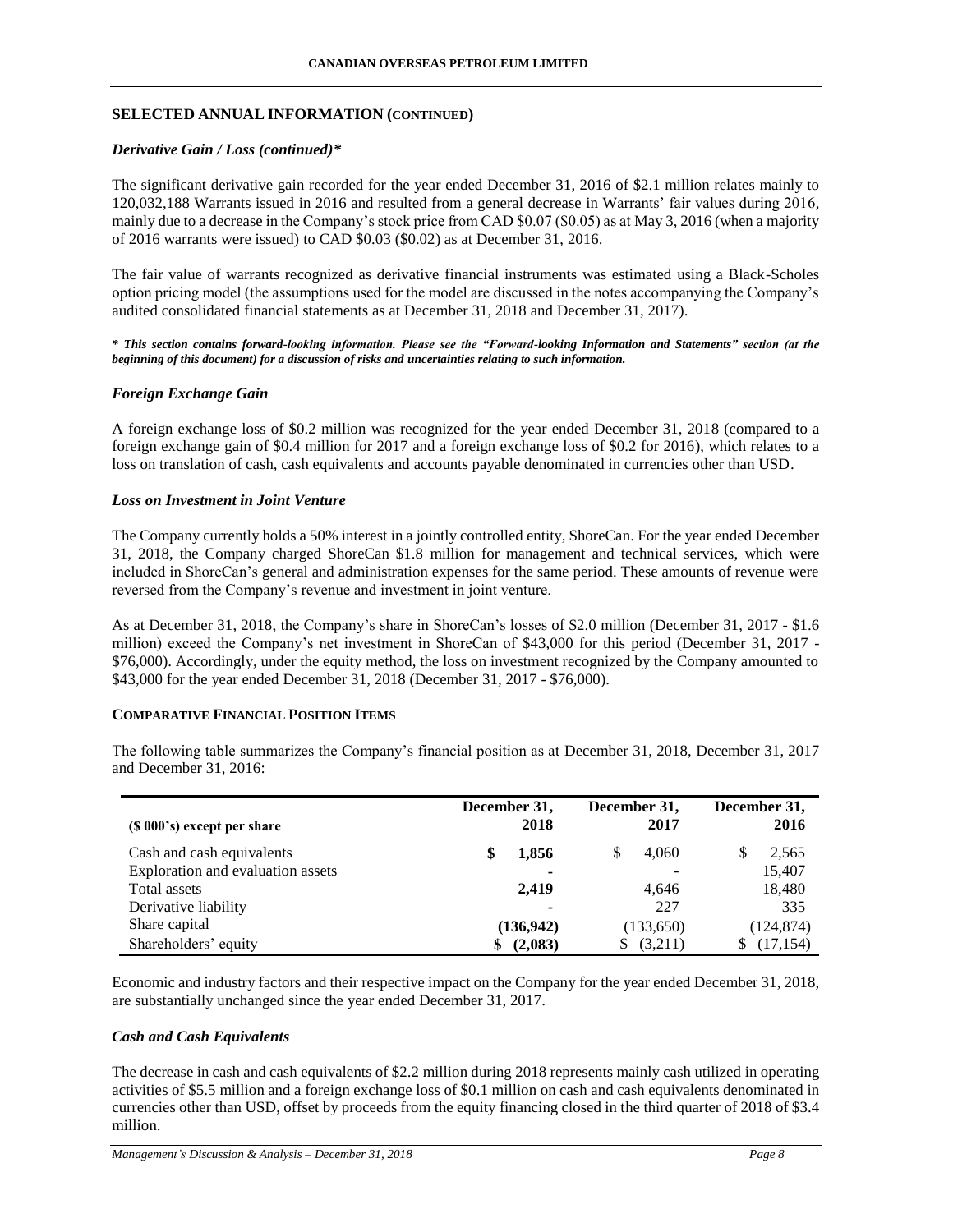### **COMPARATIVE FINANCIAL POSITION ITEMS (CONTINUED)**

#### *Investment in joint venture*

The Company's investment in joint venture, relates to a 50% share of ShoreCan, the jointly controlled entity and represents a 50% share in ShoreCan's assets and liabilities. As the Company's share of ShoreCan's net liabilities exceeded the Company's net interest in ShoreCan as at December 31, 2018, under the equity method, the Company discontinued recognizing its share of future losses and the carrying amount of the investment in the jointly controlled entity was \$nil as at December 31, 2018 (\$nil as at December 31, 2017). Investment in ShoreCan is further discussed in section "Commitments and Contractual Obligations".

#### *Exploration and Evaluation Assets*

| $(S\ 000's)$                                          | December 31, | 2018 | December 31,<br>2017 | December 31,<br>2016 |
|-------------------------------------------------------|--------------|------|----------------------|----------------------|
| $E&E$ assets – opening balance                        | S            | ٠    | \$15,407             | \$16,455             |
| Capitalized geological and geophysical work           |              |      | 235                  | 273                  |
| Derecognition of exploration and evaluation<br>assets |              |      | (15, 642)            | (1,321)              |
| Total capitalized exploration and                     |              |      |                      |                      |
| evaluation costs                                      |              | -    |                      | \$15.407             |

The Company held a 17% working interest in Block LB-13 offshore Liberia, with the remaining 83% being held by ExxonMobil Exploration and Production Liberia Limited ("ExxonMobil"), which was the operator under this license. The Company's E&E assets related entirely to the Liberia project and consisted mainly of 3D seismic of Block LB-13 and capitalized geological and geophysical evaluation work conducted on this block, net of \$1.3 million of E&E derecognized in 2016, further to drilling Mesurado-1 well that was not commercially successful.

During 2017, ExxonMobil and the Company performed an evaluation of Mesurado-1 results and worked on implementation of these results into a geological and geophysical analysis for the rest of block LB-13. The obligations under a second exploration period under LB-13 license were completed with drilling Mesurado-1 and the second exploration period expired on September 25, 2017. Both ExxonMobil and the Company have elected not to enter into third exploration period and accordingly, surrendered their rights to the LB-13 license, resulting in the expiration of LB-13 production sharing contract on September 25, 2017. Accordingly, the Company derecognized the entire E&E balance of \$15.6 million in the third quarter of 2017.

#### *Total Assets*

Total assets decreased by \$2.2 million from \$4.6 million as at December 31, 2017 to \$2.4 million as at December 31, 2018. This decrease is mainly a result of a decrease in cash and cash equivalents that were utilized in operating activities.

#### *Derivative Liability*

Derivative liability of \$0.2 million as at December 31, 2017 represents entirely valuation of Warrants issued in prior years and classified as derivative financial instruments. The derivative liability was recognized as at the date of issue and was revalued at each balance sheet date using Black Scholes option pricing model (the assumptions used for the model are discussed in the notes accompanying the Company's audited consolidated financial statements as at December 31, 2018) until Warrants are exercised or expire. In 2018 the Company has reclassified the Warrant derivative liability to equity as the Warrants were issued in exchange for services and should be accounted for under IFRS 2. The prior year amounts have not been restated, as the amounts were not material.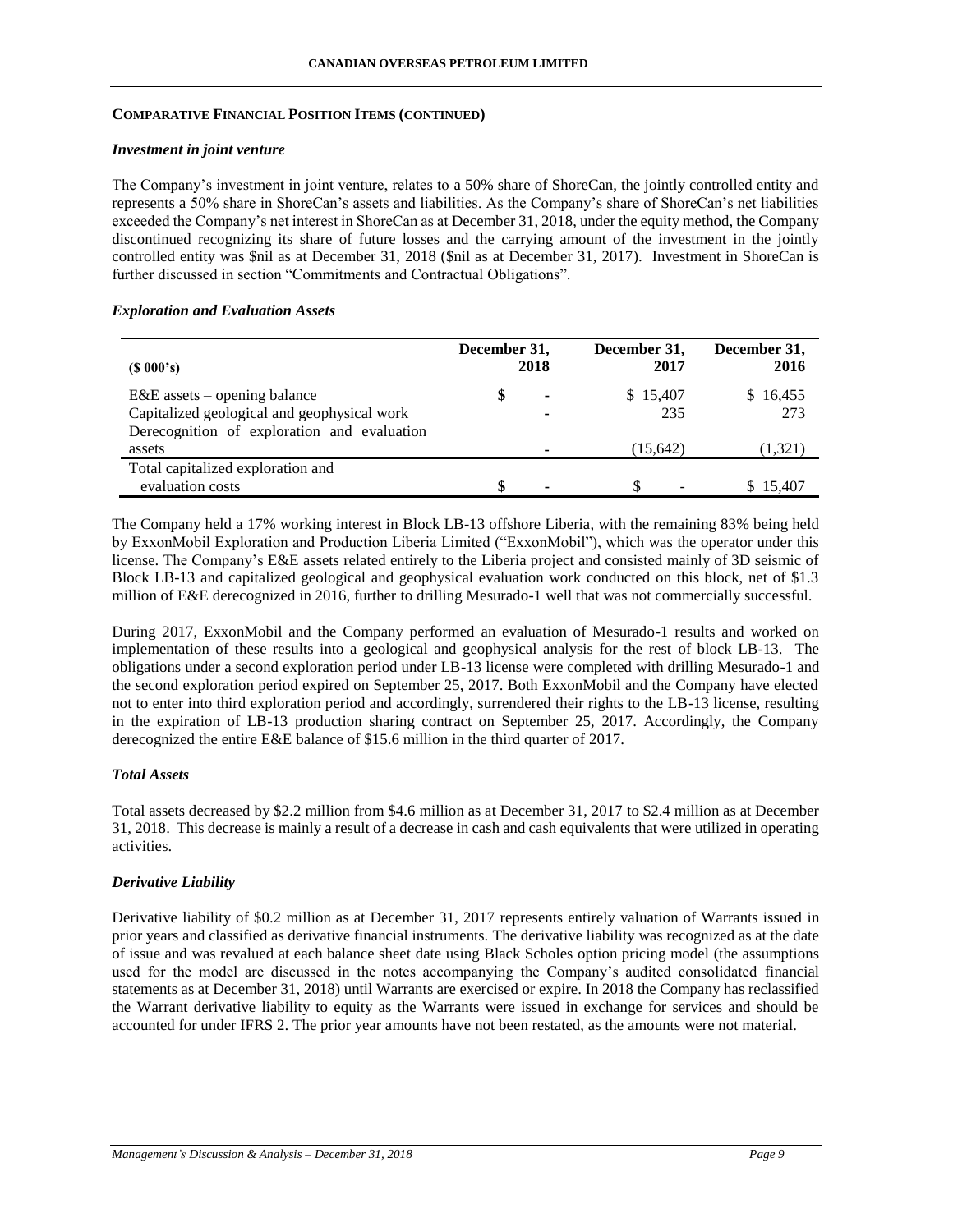### **COMPARATIVE FINANCIAL POSITION ITEMS (CONTINUED)**

### *Shareholders' Equity*

The decrease in shareholders' equity of \$1.1 million from \$3.2 million as at December 31, 2017 to \$2.1 million as at December 31, 2018 relates to:

- net loss of \$4.9 million for the year ended December 31, 2018;
- an increase in share capital of \$3.3 million as a result of common shares issued further to equity financing closed in August and September 2018 of \$4.2 million, net of share issue costs of \$0.9 million (as discussed in details in "Share capital" section);
- an increase in Warrants of \$0.3 million representing a fair value of Broker's Warrants outstanding as at December 31, 2018 (as discussed in details in "Share Capital" section and "Derivative Liability" section); and
- a decrease in accumulated other comprehensive loss of \$0.2 million that represents an unrealized foreign exchange gain on translation of foreign subsidiary.

### **SHARE CAPITAL\***

The Company is authorized to issue an unlimited number of common and preferred shares.

On August 31, 2018, further to a UK prospectus, the Company closed a placing of 895,523,000 Common Shares at a price of GBP 0.00335 (\$0.0043) for gross proceeds of GBP 3.0 million (\$3.9 million) (the "UK August Placing"). The broker was paid a cash commission of GBP 0.2 million (\$0.2 million) representing approximately 6.0% of the gross proceeds of the UK August Placing. Other expenses (mainly legal and finders' fees) amounted to approximately GBP 0.3 million (\$0.5 million). The Company uses net proceeds from the UK August Placing of approximately \$3.2 million mainly to finance its administrative expenses.

In connection with the UK August Placing, the Company also issued 53,731,380 Warrants to its broker (the Broker's Warrants") as compensation warrants. Each Broker's Warrant entitles the holder thereof to purchase one Common Share of the Company at an exercise price of GBP 0.00335 (\$0.0043) per Common Share on or before August 30, 2020. The fair value of the Broker's Warrants estimated at \$103,000 (using a Black-Scholes option pricing model) was recognized as equity and netted against proceeds from UK August Placing (as share issue costs).

On September 19, 2018 and September 20, 2018, the Company closed a Private Placement and issued in total 41,310,913 Common Shares at a price of GBP 0.00335 (\$0.0043) to the Company's directors and employees for gross proceeds of approximately GBP 0.14 million (\$0.18 million).

In addition, on September 19, 2018, the Company issued 26,779,200 Common Shares as a payment for an introduction fee related to the UK August Placing. Accordingly, the Company recognized GBP 0.1 million (\$0.1 million), being a fair value of these shares as at the grant date, as an addition to equity and a share issue cost related to the UK August Placing.

As at December 31, 2018, the Company had the following issued and outstanding securities:

- 2,486,752,463 Common Shares;
- 107,731,380 share purchase Warrants issued and outstanding to purchase Common Shares with a weighted average exercise price of \$0.006 per share and a remaining contractual life of five months to twenty months; and
- 107,515,000 stock options issued and outstanding to purchase Common Shares with a weighted average exercise price of \$0.045 per Common Share and a remaining contractual life of two years and four months to three years and ten months.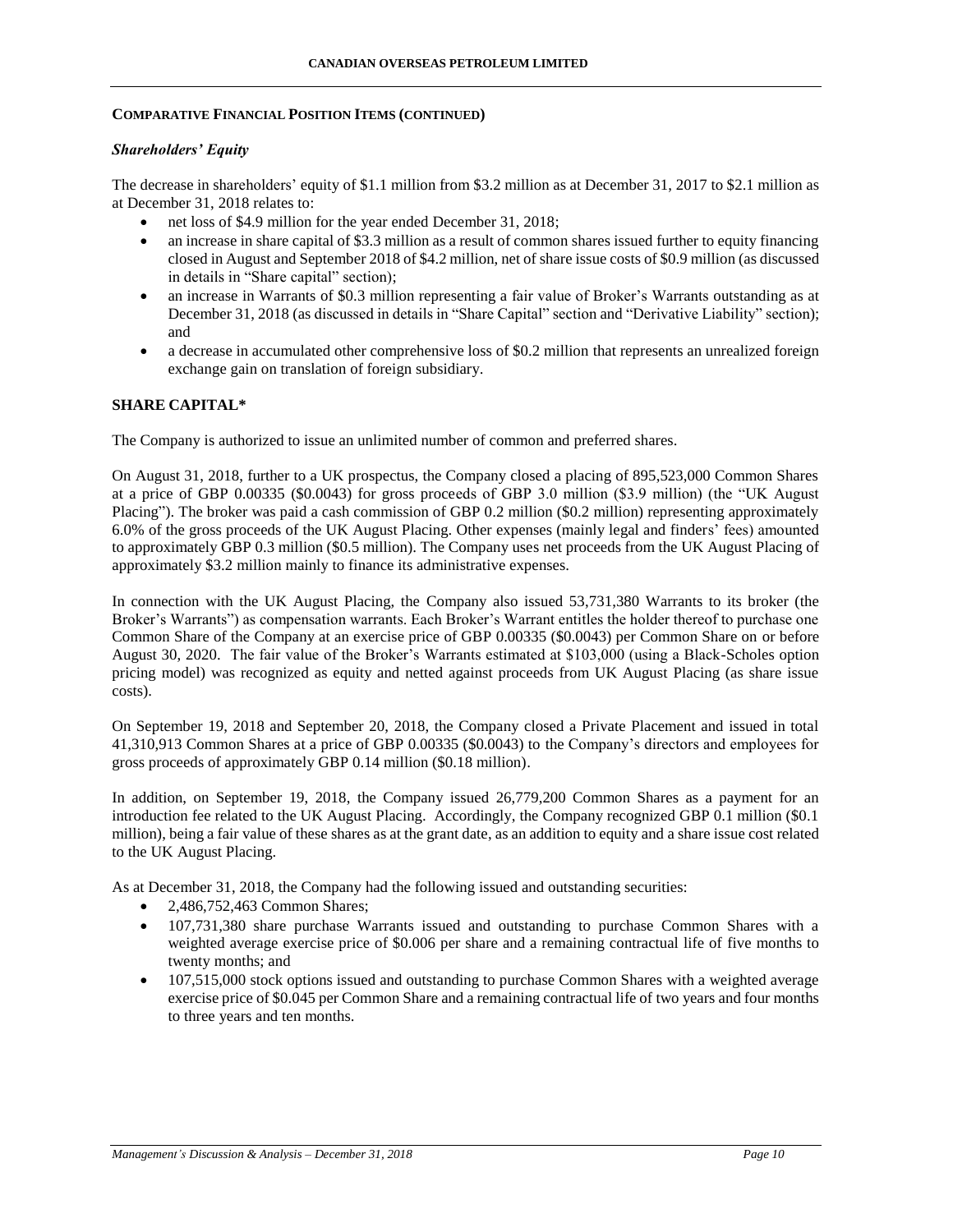#### **SHARE CAPITAL (CONTINUED)\***

During 2018, 120,032,188 Warrants expired unexercised and no Warrants were exercised. Also, there were no stock options granted, exercised, expired and/or forfeited during the year ended December 31, 2018. Subsequent to year ended December 31, 2018, 110,000 stock options were forfeited in January 2019.

As at March 28, 2019, the Company has 2,486,752,463 Common Shares, 107,731,380 Warrants and 107,405,000 Stock Options issued and outstanding.

*\* This section contains forward-looking information. Please see the "Forward-looking Information and Statements" section (at the beginning of this document) for a discussion of risks and uncertainties relating to such information.*

### **SUMMARY OF QUARTERLY RESULTS**

In connection with UK share placings, the Company issues Broker's Warrants (the "Warrants"). The value of the Warrants is determined using Black Scholes and in prior years was recorded as a derivative liability. In fourth quarter of 2018, the Company has reclassified the derivative liability related to the Warrants to equity as the Warrants were issued in exchange for services and should be accounted for under IFRS 2. The prior year amounts have not been restated as the amounts are not material. Under the previous classification, the derivative liability was revalued each reporting period through the income statement as a derivative gain. The change in accounting treatment results in an impact to the statement of loss to account for the gain (a portion of which was attributable to foreign exchange).

The impact of the Warrants reclassification on 2018 quarterly statement of loss is as follows:

| Three months ended          | March<br>31, 2018 | March<br>31, 2018        | June<br>30, 2018 | June<br>30, 2018     | September<br>30.2018 | <b>September</b><br>30, 2018 |
|-----------------------------|-------------------|--------------------------|------------------|----------------------|----------------------|------------------------------|
| $(S\ 000's)$                | Reported          | <b>Restated</b>          | Reported         | <b>Restated</b>      | Reported             | <b>Restated</b>              |
| Pre-license costs           | 321               | \$<br>321                | \$               | \$<br>$\blacksquare$ | \$.<br>130           | \$<br><b>130</b>             |
| Administrative expenses     | 1.254             | 1,254                    | 1.197            | 1.197                | 1.272                | 1.272                        |
| Depreciation                | 5                 | 5                        |                  | 5                    |                      | 5                            |
| Interest income             |                   | $\overline{\phantom{a}}$ | (6)              | (6)                  | (3)                  | (3)                          |
| Derivative gain             | (94)              |                          | (34)             | -                    | (130)                |                              |
| exchange<br>Foreign<br>loss |                   |                          |                  |                      |                      |                              |
| (gain)                      | (42)              | (51)                     | 139              | 149                  | (14)                 | (14)                         |
| Loss on investment in joint |                   |                          |                  |                      |                      |                              |
| venture                     |                   | ۰                        | 13               | 13                   |                      |                              |
| Net loss                    | 1.444             | 1.529                    | 1.314            | 1.358                | 1.260                | 1.390                        |

The impact of the Warrants reclassification on financial position as at 2018 quarter-ends is as follows:

|                              | March       | March           | June        | June            | September   | <b>September</b> |
|------------------------------|-------------|-----------------|-------------|-----------------|-------------|------------------|
| As at                        | 31, 2018    | 31, 2018        | 30, 2018    | 30, 2018        | 30, 2018    | 30, 2018         |
| (S 000's)                    | Reported    | <b>Restated</b> | Reported    | <b>Restated</b> | Reported    | <b>Restated</b>  |
| <b>Total Assets</b>          | \$<br>3,642 | \$<br>3,642     | \$<br>2,223 | \$<br>2,223     | \$<br>3,970 | \$<br>3,970      |
| Current liabilities          | 1,838       | 1,838           | 1,594       | 1,594           | 1.300       | 1,300            |
| Derivative liability         | 142         |                 | 98          |                 | 71          |                  |
| Shareholders' Equity:        |             |                 |             |                 |             |                  |
| Share capital                | 133,650     | 133,650         | 133,650     | 133,650         | 136,948     | 136,948          |
| Warrants                     |             | 227             |             | 227             |             | 330              |
| Contributed capital reserve  | 50,394      | 50.394          | 50,394      | 50.394          | 50,394      | 50,394           |
| Deficit                      | (180,039)   | (180, 124)      | (181, 353)  | (181, 482)      | (182, 613)  | (182, 872)       |
| Accumulated other            |             |                 |             |                 |             |                  |
| comprehensive loss           | (2,343)     | (2,343)         | (2,160)     | (2,160)         | (2,130)     | (2,130)          |
| Total liabilities and equity | 3,642       | 3,642           | 2,223       | 2,223           | 3,970       | 3,970            |

*Management's Discussion & Analysis – December 31, 2018 Page 11*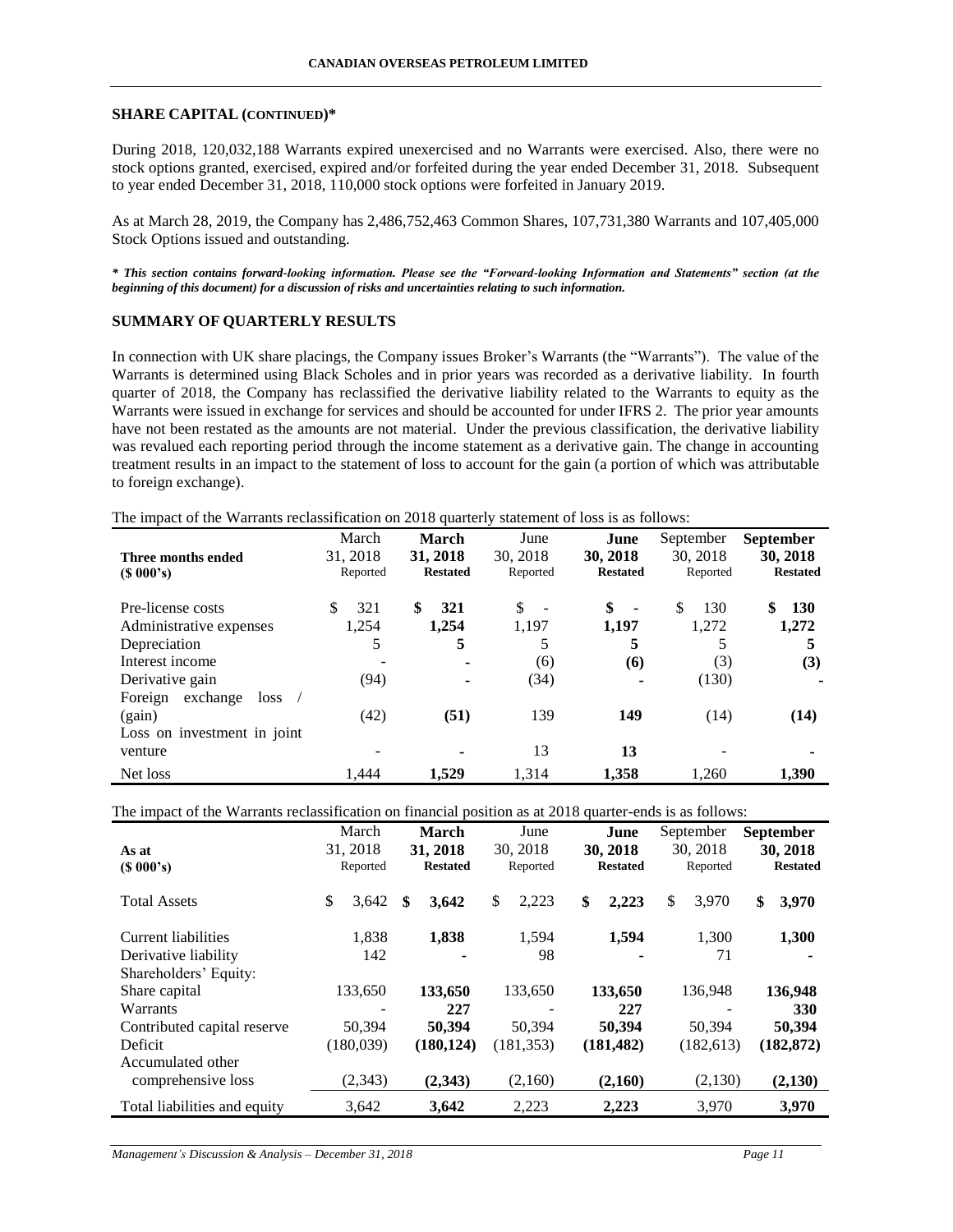### **SUMMARY OF QUARTERLY RESULTS (CONTINUED)**

|                                     | December 31, 2018        | <b>September 30, 2018</b> | June 30, 2018   | <b>March 31, 2018</b> |
|-------------------------------------|--------------------------|---------------------------|-----------------|-----------------------|
| $(S\ 000's)$                        |                          | <b>Restated</b>           | <b>Restated</b> | <b>Restated</b>       |
| Revenue                             | $\overline{\phantom{0}}$ | -                         | -               |                       |
| Interest income                     |                          |                           |                 |                       |
| Loss                                | (639)                    | (1,390)                   | (1,358)         | (1,529)               |
| Loss per share - basic $\&$ diluted | (0.00)                   | (0.00)                    | (0.00)          | (0.00)                |

Comparison of eight most recent quarters:

**(\$ 000's) December 31, 2017 September 30, 2017 June 30, 2017 March 31, 2017 Revenue** - - - - **Interest income** 1 1 1 1 2 5 **Income** / (**Loss**) (1,157) (1,157) (17,254) (930) (806) **Loss per share - basic & diluted** (0.00) (0.00) (0.01) (0.00) (0.00) (0.00)

The interest income in all quarters consists of interest income earned on cash balances held at banks.

Significant fluctuations in the Company's quarterly net results during 2018 and 2017 were mainly due to non-cash items recorded during the quarters in respect of E&E derecognition, gain on derecognition of accounts payable, stock-based compensation and changes in derivatives valuation as follows:

|                                 | December 31, 2018        | <b>September 30, 2018</b> | June 30, 2018   | <b>March 31, 2018</b> |
|---------------------------------|--------------------------|---------------------------|-----------------|-----------------------|
| $(S\ 000's)$                    |                          | <b>Restated</b>           | <b>Restated</b> | <b>Restated</b>       |
| Derecognition of E&E assets     | -                        |                           |                 |                       |
| Gain on derecognition of        |                          |                           |                 |                       |
| accounts payable                | 744                      |                           |                 |                       |
| <b>Share-based compensation</b> | $\overline{\phantom{a}}$ |                           |                 |                       |
| Derivative (loss) / gain        |                          |                           |                 |                       |

| $(S\ 000's)$                    | December 31, 2017 | <b>September 30, 2017</b> | <b>June 30, 2017</b> | <b>March 31 2017</b> |
|---------------------------------|-------------------|---------------------------|----------------------|----------------------|
| Derecognition of E&E assets     |                   | (15.642)                  |                      |                      |
| Gain on derecognition of        |                   |                           |                      |                      |
| accounts payable                |                   | -                         |                      |                      |
| <b>Share-based compensation</b> | (283)             |                           |                      |                      |
| Derivative gain / (loss)        | 551               | (485)                     | 103                  |                      |

During the fourth quarter of 2018, the Company recorded a gain on derecognition of a joint venture payable in the amount of \$ 0.7 million related to a former 2011/2012 exploration project in UK. This amount, originally in dispute, was never challenged by the joint venture partner, and the six years statute barred time frame, applicable in the UK, expired in 2018.

In the third quarter of 2017, the Company derecognised the \$15.6 million in respect of its project in Liberia as the LB-13 exploration license was surrendered (discussed in "Exploration and Evaluation Assets" section). There were no E&E write-offs recorded in other quarters under review.

The stock-based compensation was recognized in fourth quarter of 2017, in respect of stock options granted during that period.

Derivative gain and loss in 2017 quarters represented a change in valuation of the Company's Warrants that were recognized as derivative financial instruments. In 2018, the Company has reclassified the 2017 Warrants value to equity; accordingly there are no derivative gain/losses recognized in 2018.

Quarterly administrative expenses were \$1.3 million for the third and first quarter of 2018 compared to \$1.2 million for the fourth and second quarter of 2018 and third quarter of 2017, \$1.1 million for the first, second and fourth quarter of 2017. The administrative expenses are presented net of costs allocated to exploration projects – there was no such allocation in 2018 as compared to \$33,000 - \$123,000 of administrative costs allocated to projects during 2017 quarters under review. Accordingly, total administrative cost (before any allocation) remained fairly stable at a level of \$1.1-\$1.3 million per quarter.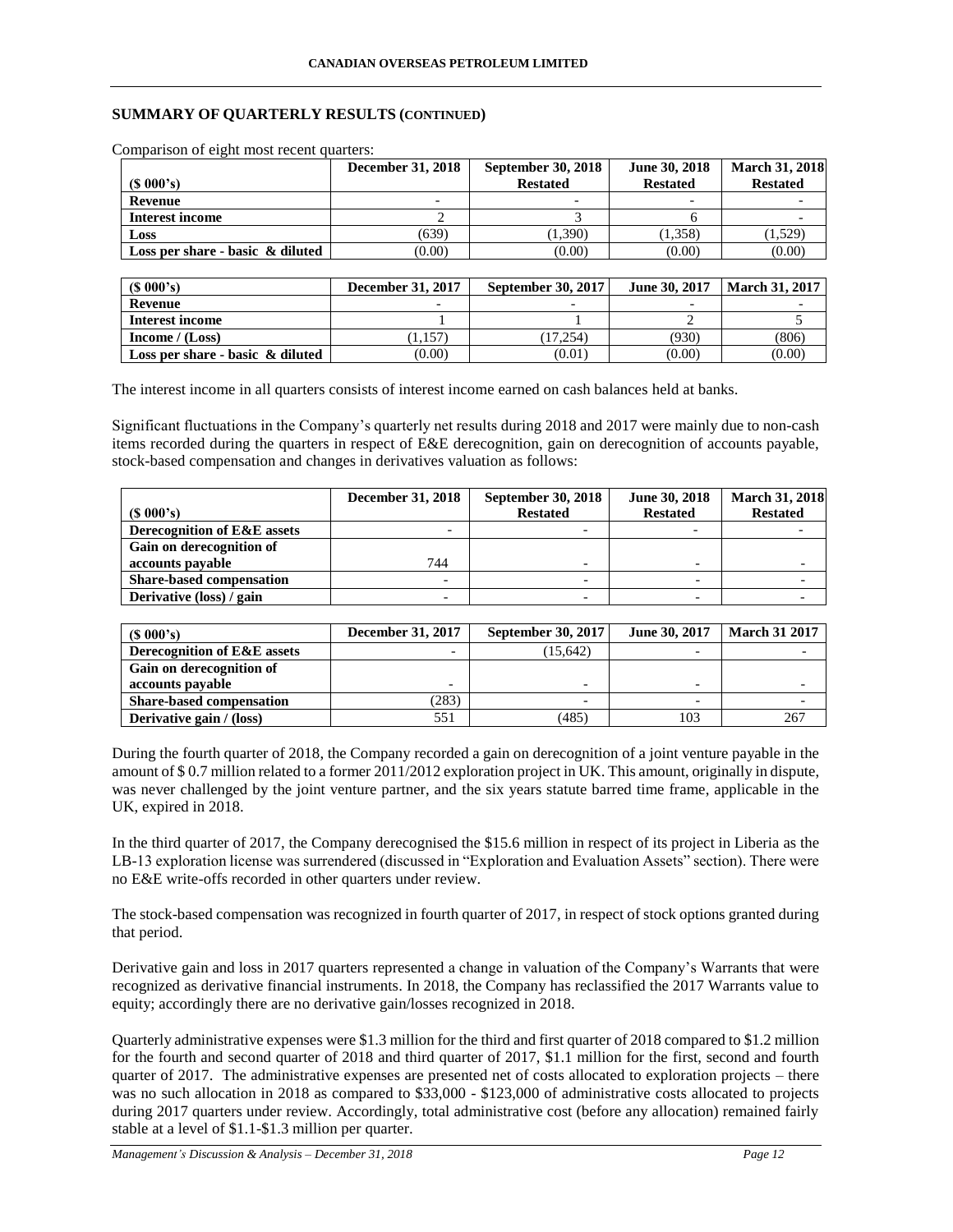### **FOURTH QUARTER RESULTS**

The Company recorded a net loss of \$0.6 million for the three month period ended December 31, 2018, compared to net loss of \$1.2 million for same period of 2017. Major items that affected the fourth quarter results are as follows:

- In the fourth quarter of 2018, the Company recorded a gain on derecognition of a former 2011/2012 joint venture payable in the amount of \$0.7 million; there was no such gain recorded in 2017.
- Administrative costs were \$1.2 million in the fourth quarter of 2018, compared to \$1.1 million in the fourth quarter of 2017.
- A pre-licence expense of \$38,000 was recognized in the fourth quarter of 2018, compared to \$0.4 million in 2017.
- A foreign exchange loss of \$91,000 was recognized for the fourth quarter of 2018, compared to a foreign exchange gain of \$98,000 for the same period in 2017.
- A stock-based compensation expense of \$0.3 million was recognized in the fourth quarter of 2017 in respect of stock options granted in November 2017.
- The loss recognized on the Company's investment in ShoreCan was \$30,000 for the fourth quarter of 2018, compared to a loss of \$17,000 for the same period in 2017.
- The Company's revenue consisted of interest income earned on cash balances held at banks and amounted to \$2,000 and \$1,000 for fourth quarter of 2018 and 2017, respectively.
- A derivative loss of \$nil was recorded in the fourth quarter of 2018, compared to derivative gain of \$0.6 million in 2017. The significant derivative gain recorded for the quarter ended December 31, 2017 relates to a general decrease in Warrants' fair values during 2017, mainly due to a decrease in the Company's stock price and the reduction of the total number of Warrants subject to valuation.

Cash used in operating activities amounted to \$1.2 million for the three month period ended December 31, 2018 compared to \$1.5 million for the same period in 2017. Cash provided by financing activities amounted to \$0.2 million for the three month period ended December 31, 2018, compared to \$3.0 million for the three month period ended December 31, 2017. Cash used in investing activities amounted to \$36,000 for the three month period ended December 31, 2018, compared to \$16,000 for the three month period ended December 31, 2017.

# **TRANSACTIONS WITH RELATED PARTIES**

Related parties include subsidiaries, joint arrangements, key management personnel, the directors, immediate family members of key management personnel and directors, and entities which are, directly or indirectly, controlled by, jointly controlled by or significantly influenced by key management personnel, directors or their close family members.

#### *Transactions with Directors and Officers*

As at December 31, 2018, accounts due from related parties amounted to \$19,000, which represented travel advances (December 31, 2017 - \$8,000) and accounts payable to related parties amounted to \$2,000 and represented travel expenses (December 31, 2017 - \$1,000).

#### *Remuneration of Directors and Other Key Management Personnel*

The key management personnel of the Company are comprised of executives of the Company and members of its board of directors. The remuneration accrued to directors and key management personnel are as follows:

| In $$000's$         | <b>December 31, 2018</b> | December 31, 2017 |
|---------------------|--------------------------|-------------------|
| Short-term benefits | 1.421                    | 1.443             |
|                     | 1.421                    | 1.443             |

Short-term benefits include annual salaries, directors' fees, health benefits, and other tax benefits.

There were no stock options granted in 2018. In 2017, out of 60 million stock options granted, 49.7 million were granted to directors and key management personnel. The stock options vested immediately and expire five years from the date of grant.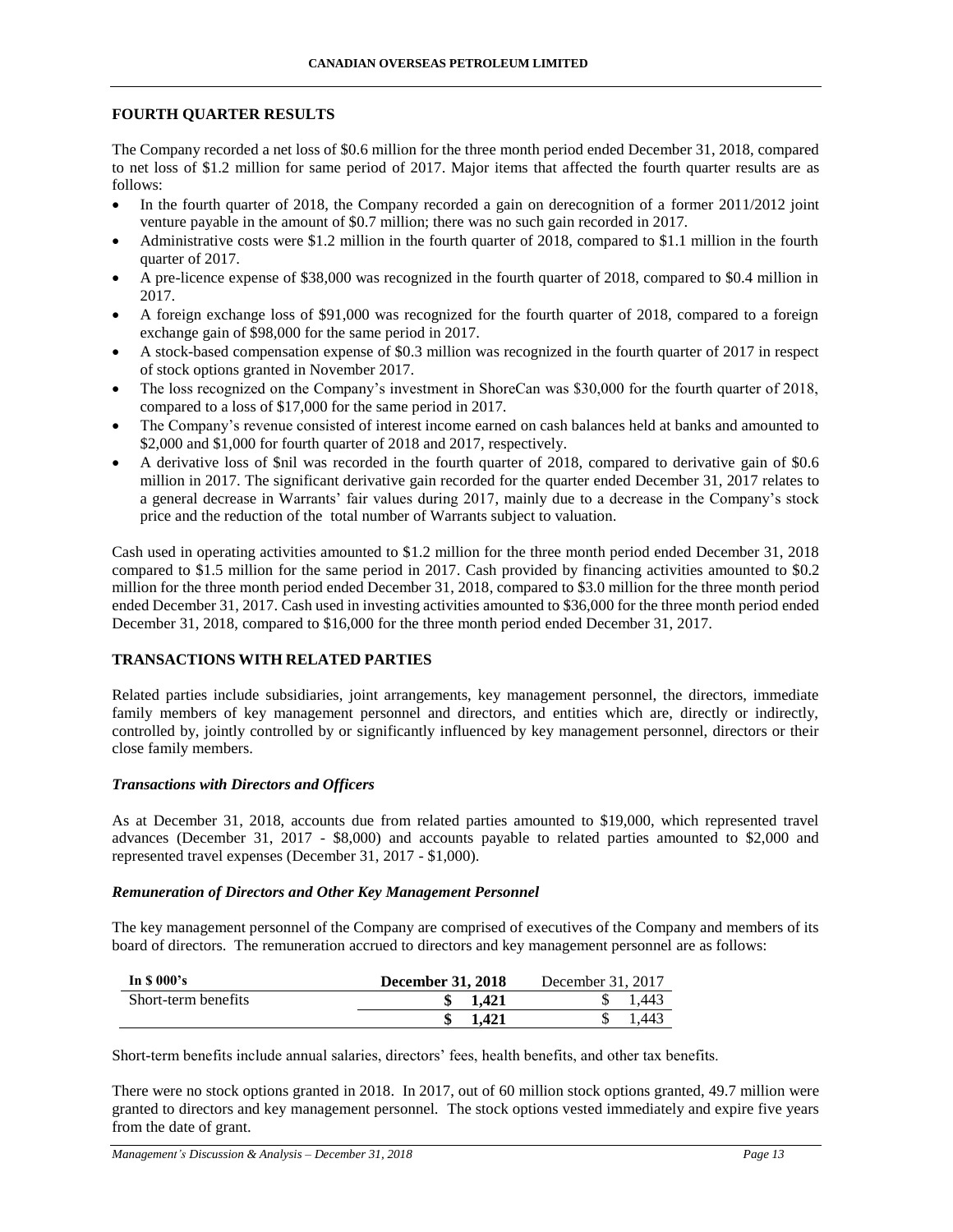### **TRANSACTIONS WITH RELATED PARTIES (CONTINUED)**

#### *Remuneration of Directors and Other Key Management Personnel (continued)*

The Company employed a family member of a member of key management during the year ended December 31, 2018, under normal commercial terms. Total salary and benefits paid to this individual were \$85,000 (2017: \$84,000). There were no stock options granted to this individual during 2018 (2017: 2,000,000). There were no accounts receivable due from, or accounts payable due to this individual as at December 31, 2018 or December 31, 2017.

### *Transactions with Jointly Controlled Entity*

In the normal course of operations, the Company enters into transactions on market terms with its jointly controlled entity ShoreCan, which have been measured at exchange value and are recognized in the consolidated financial statements, including, but not limited to: management fees, technical services and unsecured interest-bearing loans.

During the year ended December 31, 2018, the Company and its subsidiaries charged ShoreCan management and technical services of \$1.8 million (2017 - \$1.7 million), including \$0.5 million of costs that were allocated to exploration and evaluation assets (2017 – \$0.5 million) and charged an interest expense of \$0.5 million (2017 - \$0.3 million). This \$2.3 million of revenue was reversed from the Company's revenue and investment in joint venture. Also included in ShoreCan's non-current liabilities is \$9.8 million due to the Company under the terms of a funding agreement (December 31, 2017 - \$7.5 million). Amounts advanced to ShoreCan under the terms of this funding agreement are unsecured and payable on or before October 24, 2020, contingent upon ShoreCan generating its own cash flows. Interest is charged monthly at an annual rate of 3.0% above USD one year LIBOR.

#### **FINANCIAL INSTRUMENTS\***

The Company's financial instruments consist of cash, short-term deposits, credit card deposits, accounts receivable, as well as accounts payable, accrued liabilities and derivative liability. It is management's opinion that the Company is not currently exposed to significant interest and/or credit risks arising from these financial instruments and that the fair value of these financial instruments approximates their carrying value.

To mitigate a portion of foreign exchange risk exposure and to the extent it is feasible, the Company keeps its funds in currencies applicable to its known short-term commitments. No assurance can be given that such management of risk exposure will offset and/or eliminate the foreign exchange loss/gain fluctuations.

*\* This section contains forward-looking information. Please see the "Forward-looking Information and Statements" section (at the beginning of this document) for a discussion of risks and uncertainties relating to such information.*

# **COMMITMENTS AND CONTRACTUAL OBLIGATIONS\***

As at December 31, 2018, the Company has the following commitments:

|              | Total    | Less than | <b>One to Three</b> | <b>Four</b> to           | <b>After Five</b> |
|--------------|----------|-----------|---------------------|--------------------------|-------------------|
| In $$000's$  |          | One Year  | <b>Years</b>        | <b>Five Years</b>        | <b>Years</b>      |
| Office lease | 403<br>Φ | 403       | -                   | $\overline{\phantom{0}}$ | <u>. на с</u>     |

The Company is committed under an operating lease agreement for the rental of office space in Calgary, Canada. The approximate total lease payments total \$0.4 million and are payable over the next ten months.

### *ShoreCan's Commitments*

The Company currently holds a 50% interest in a jointly controlled entity, ShoreCan, focusing on acquisitions of upstream oil and gas exploration, development and producing assets in Africa. The determination of ShoreCan as a joint venture was based on ShoreCan's structure through a separate legal entity whereby neither the legal form nor the contractual arrangement give the owners rights to the assets and obligations for the liabilities within the normal course of business, nor does it give rights to the economic benefits of the assets or responsibility for settling liabilities associated with the arrangement.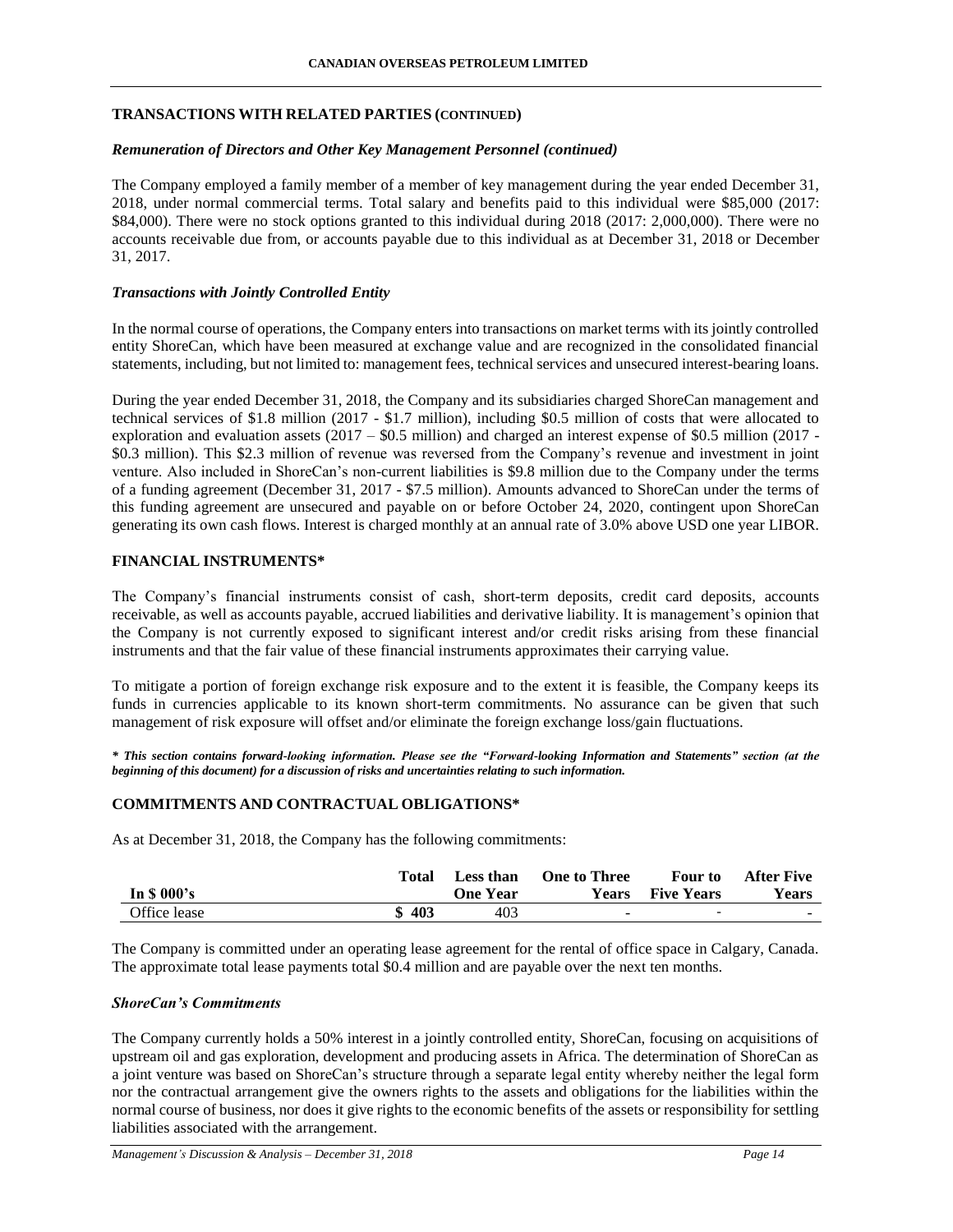### **COMMITMENTS AND CONTRACTUAL OBLIGATIONS (CONTINUED)\***

#### *ShoreCan's Commitments (continued)*

The Company and its joint venture partner signed a funding agreement, effective October 24, 2014 (the "Funding Agreement") providing financial support as needed in proportion to its interest (50% each) in ShoreCan for ShoreCan's expenses and obligations. The Funding Agreement does not impose any guarantees from the Company and/or its joint venture partner. Amounts advanced to ShoreCan under the terms of the Funding Agreement are unsecured and payable on or before October 24, 2020 contingent upon ShoreCan generating its own cashflows. Interest is charged monthly at an annual rate of 3.0% above 12 month USD LIBOR.

From time to time the Company or its joint venture partner pay for ShoreCan's general and administrative expenses on behalf of the other partner. As at December 31, 2018, the Company had a receivable from its joint venture partner in respect of overpaid ShoreCan expenses of \$0.2 million (\$0.2 million as at December 31, 2017) that is recorded as a long term receivable.

On September 13, 2016, ShoreCan closed an acquisition of 80% of the issued share capital of Essar Exploration and Production Limited (Nigeria) ("Essar Nigeria"), a company which sole asset is a 100% interest in exploration license OPL 226 located in offshore Nigeria. ShoreCan paid a cash consideration of \$0.25 million and as part of the shareholder agreement, ShoreCan has agreed to cover the funding of Essar Nigeria's operations. As a party to a Production Sharing Contract ("PSC") signed with NNPC for OPL 226, Essar Nigeria is required to seek NNPC's consent for the transaction. The respective application has been made and the parties to the transaction are awaiting NNPC's reply.

In addition, ShoreCan has committed to invest up to a maximum of \$80 million into Essar Nigeria in the form of an interest-free shareholder loan. The funds will be used for Essar Nigeria operations and in particular, to cover work program obligations, including the costs of drilling one well under Phase-1 of the PSC. On October 2, 2018, NNPC granted a conditional approval of a twenty four months extension for the Phase-1 exploration period until October 1, 2020. The extension is subject to certain conditions, including submission of a Performance Bond of \$7 million that is required further to the PSC, to cover the Phase-1 exploration period work program at OPL 226. The Company is looking at providing security such that Essar Nigeria may post the requisite Performance Bond.

In 2017, three ShoreCan representatives were appointed Directors of Essar Nigeria, gaining a majority on the Essar Nigeria board and legal control over Essar Nigeria. ShoreCan has assessed that the transaction does not meet criteria of a business acquisition as Essar Nigeria is in exploration/development stage. ShoreCan assessed the investment based on the fair values of Essar Nigeria's assets and liabilities upon obtaining control over Essar Nigeria. ShoreCan estimated a fair value of the Essar Nigeria loan to its previous parent at \$6 million (as compared to the loan face value of \$62.7 million as presented in Essar Nigeria audited financial statements as at December 31, 2016) as the shareholding agreement with Essar Nigeria provides for the repayment of this loan from anticipated future production. The loan is an interest free shareholder loan. A non-controlling interest ("NCI"), was recognized at the NCI proportionate share of net assets acquired.

ShoreCan and Essar Exploration and Production Limited, Mauritius ("Essar Mauritius"), the company that owns 20% of Essar Nigeria shares, are currently in dispute about whether the other party is in compliance with its obligations under the Essar Nigeria Shareholders Agreement. Essar Mauritius asserted that ShoreCan has not commenced funding of the US\$80 million agreed cumulative funding in Essar Nigeria. ShoreCan has denied the claim and produced evidence of substantial expenditure to date. ShoreCan also alleged that any delay in securing mainstream long-term project funding is due in part to the failures of Essar Mauritius to comply with its obligations under the Essar Nigeria Shareholders Agreement. The Essar Nigeria Shareholders Agreement contains a dispute resolution process which ShoreCan has sought unsuccessfully to invoke. As at the date hereof, Essar Mauritius has not sought to terminate the Essar Nigeria Shareholders Agreement and no formal proceedings have been commenced by either party. As such, there has been no quantifiable impact to the Company's working capital or its operations. ShoreCan will vigorously contest any action by Essar Mauritius to terminate the Essar Nigeria Shareholders Agreement in the English courts which have jurisdiction over any formal dispute. The directors are of the belief that ShoreCan has several valid defences and counterclaims to any such action.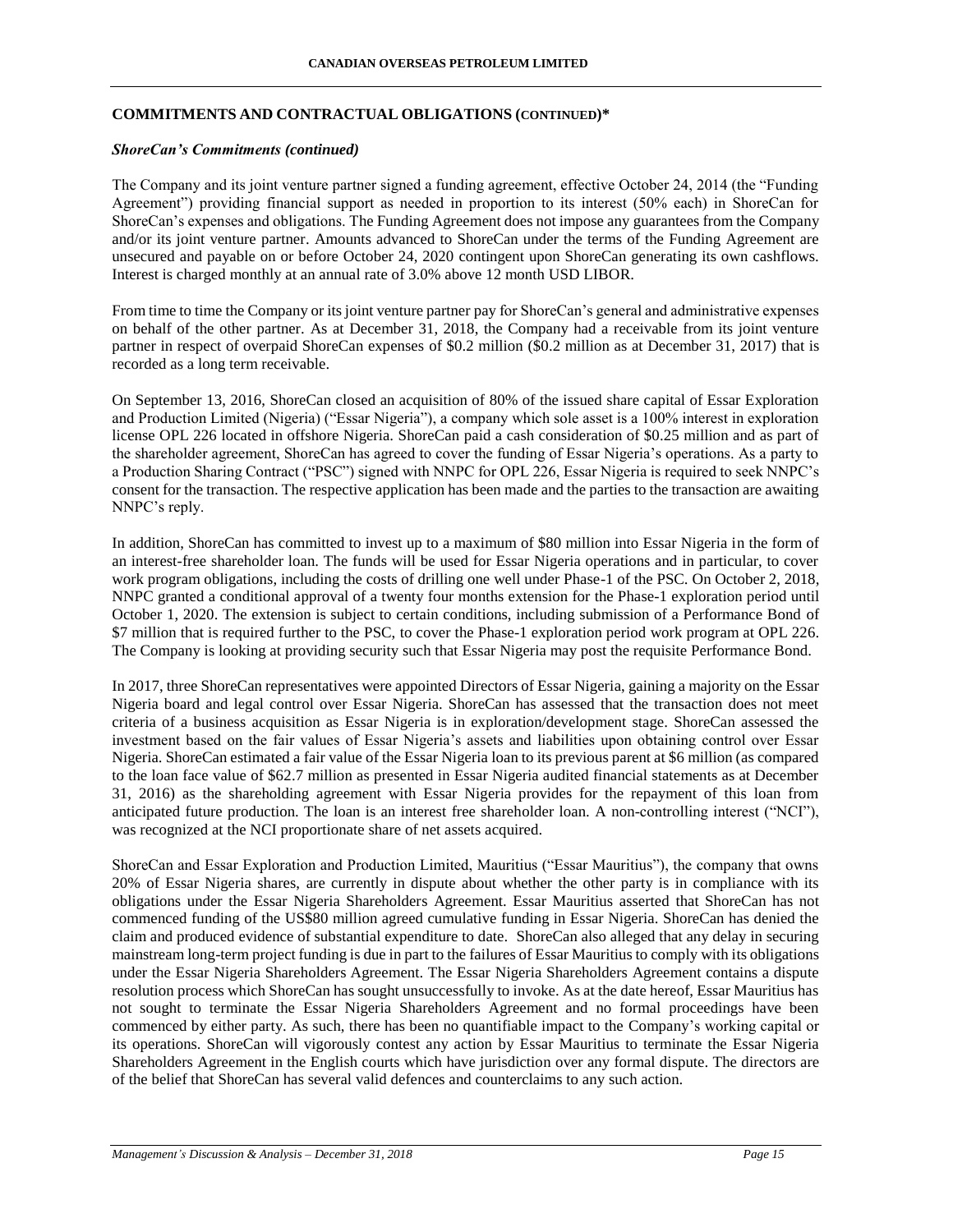### **COMMITMENTS AND CONTRACTUAL OBLIGATIONS (CONTINUED)\***

### *ShoreCan's Commitments (continued)*

Summarized unaudited consolidated statements of ShoreCan as at December 31, 2018 and results for the year ended December 31, 2018 are presented in Note 5 accompanying the Company's audited consolidated financial statements as at and for the years ended December 31, 2018 and 2017.

# *Essar Nigeria – Agamore Farm In*

In 2010, Essar Nigeria entered into a Farm In Agreement (the "Farm In Agreement") with Agamore Energy Limited ("Agamore"), a private Nigerian company. Under the terms of the Agreement, Agamore was to receive a 37% participating interest in OPL 226 in return for the provision of certain services. Approval was sought from the Nigerian authorities for the transfer of the 37% interest to Agamore but it was declined on two occasions, given that: (i) Agamore did not provide the services to Essar Nigeria; and (ii) Essar Nigeria formed the view that Agamore was in material breach of the Farm-In Agreement. In March 2017, by way of written resolution, the directors of Essar Nigeria resolved to give to Agamore a formal notice of termination of the Farm-In Agreement.

On May 7, 2018, Essar Nigeria received information that, notwithstanding that the Farm-In Agreement provided for disputes to be pursued by way of arbitration held in London, Agamore had brought an action in the Nigerian courts against Essar Nigeria, ShoreCan (including two of ShoreCan's directors), the NNPC and the Nigerian Department of Petroleum Resources ("DPR"). In the summons filed, Agamore sought various declaratory orders and injunctions but did not seek any financial quantum of damages other than for costs incurred in relation to the litigation. Accordingly, the potential claim cannot be quantified. Essar Nigeria, ShoreCan and the Company consider the action to be without merit.

The claim was initially heard on June 5, 2018 where Agamore failed to appear. The claim was continued on June 29, 2018 where Agamore appeared but the case was again extended to September 5, 2018 as the judge noted a technical failure on part of Agamore to serve the action properly on one or more of the defendants. The NNPC and DPR have requested ShoreCan's lawyers represent them to seek dismissal of the action. On September 25, 2018, the case again called in court with the objecting to Shorecan's lawyers representing the NNPC and DPR and also with a motion to enjoin Canadian Overseas Petroleum Limited and the third Shorecan director of Essar Nigeria to the action. The case was continued to December 17, 2018 for the hearing of the motions including those recently enrolled. On March 7, 2019, the Court heard an application filed by Agamore's lawyers to disqualify the barrister from representing the fourth and fifth defendants. Counsel for ShoreCan responded claiming the motion had no evidential basis. The parties are expecting a ruling on the application on April 17, 2019. With all defendants including the Nigerian governmental agencies considering the action to be ill-founded, Essar Nigeria remains confident that the action will be dismissed in due course.

As at the date of filing this MD&A, COPL has not provided any guarantee in respect of obligations, commitments and/or losses of either ShoreCan or Essar Nigeria.

*\* This section contains forward-looking information. Please see the "Forward-looking Information and Statements" section (at the beginning of this document) for a discussion of risks and uncertainties relating to such information.*

# **LIQUIDITY AND CAPITAL RESOURCES AND GOING CONCERN\***

As of December 31, 2018, the Company had a working capital of approximately \$1.8 million, shareholders' equity of \$2.1 million and cash of \$1.9 million. For the year ended December 31, 2018, the Company's cash used in operating activities amounted to \$5.5 million, compared to \$4.9 million for the year ended December 31, 2017.

Cash provided by financing activities amounted to \$3.4 million for the year ended December 31, 2018 (compared to \$6.5 million for the same period in 2017) and related to net proceeds from the UK Placing closed in August and September 2018 (discussed in "Share Capital" section). The Company used these proceeds to finance its general and administrative expenses.

Cash used in investing activities amounted \$44,000 for the year ended December 31, 2018 compared to \$0.3 million for the same period in 2017.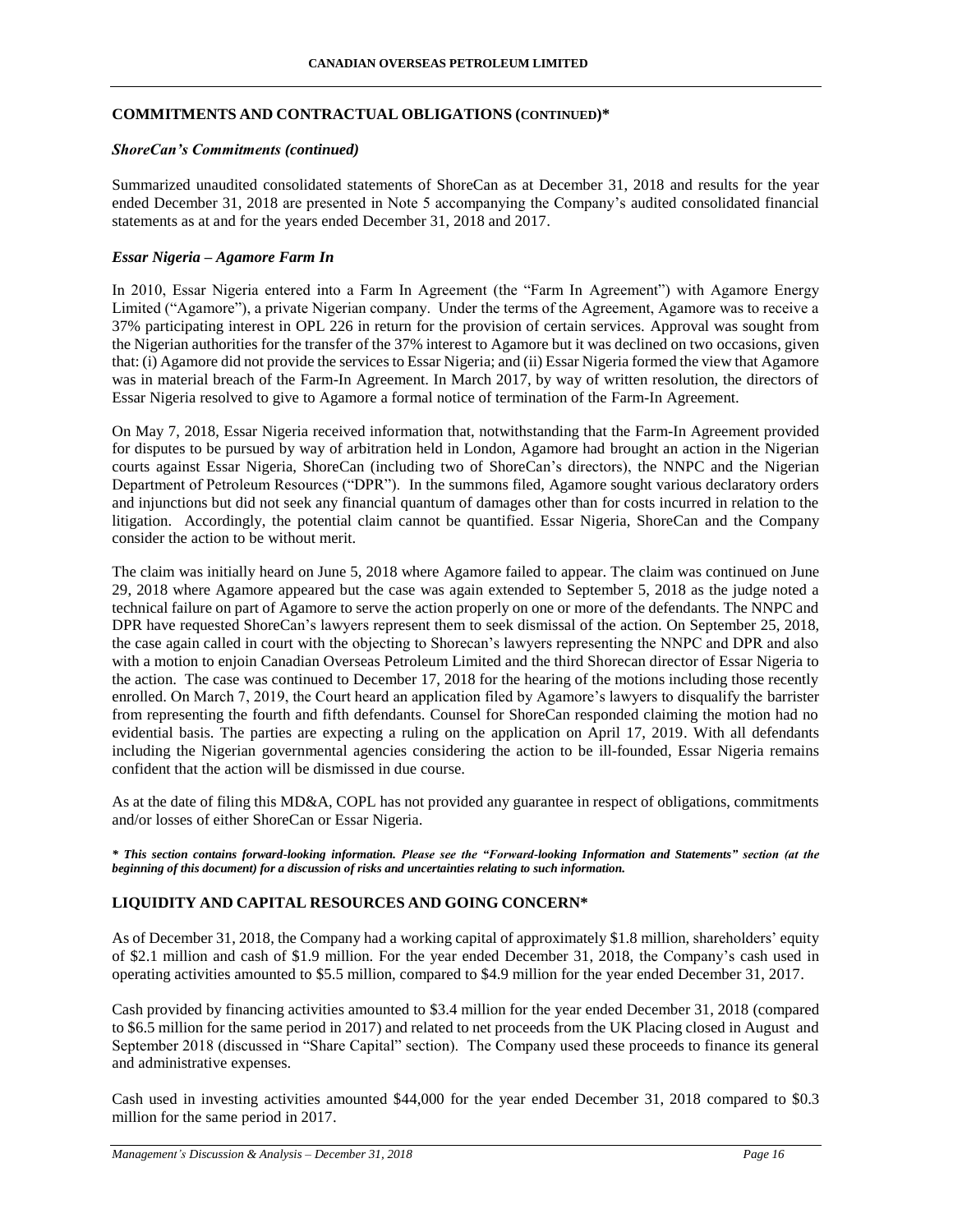### **LIQUIDITY AND CAPITAL RESOURCES AND GOING CONCERN (CONTINUED)\***

The Company currently does not have sufficient working capital to cover forecasted administrative expenses for 2019. The Company does not have material cash inflows and/or adequate financing to develop profitable operations. The Company is pursuing exploration projects that, if successful, will require substantial additional financing before they are able to generate positive cash flows. Accordingly, the Company's planned growth and future development activities are dependent on its ability to obtain additional financing. There is no assurance that the Company will be able to obtain adequate financing in the future or that such financing will be obtained on terms advantageous to the Company.

*\* This section contains forward-looking information. Please see the "Forward-looking Information and Statements" section (at the beginning of this document) for a discussion of risks and uncertainties relating to such information.*

# **ACCOUNTING PRONOUNCEMENTS**

#### *Critical Accounting Estimates*

The preparation of the financial statements in accordance with IFRS requires the Company to make estimates, assumptions and judgements in applying the Company's accounting policies and practices, which may have a significant impact on the financial results reported by the Company. Actual results could differ from estimated amounts, and those differences may be material. A comprehensive discussion of the Company's significant policies and critical accounting estimates is contained in the audited consolidated financial statements for the years ended December 31, 2018 and 2017.

Management is required to make judgements, estimates and assumptions that affect the reported amounts of assets, liabilities, revenues and expenses. Estimates and judgments are continuously evaluated and are based on management's experience and other factors, including expectations of future events that are believed to be reasonable under the circumstances. Accordingly, actual results may differ from those estimated amounts and differences may be material.

In particular, significant areas of estimation uncertainty considered by management in preparing the consolidated financial statements are:

- Stock-based compensation, warrants and derivative liability the amounts recorded in respect of stock options granted, share purchase warrants granted and the derivative liability for warrants issued are based on the Company's estimation of their fair value, calculated using assumptions regarding the life of the option or warrant, interest rates and volatility. By their nature, these estimates and assumptions are subject to uncertainty, and the actual fair value of options or warrants may differ at any time;
- Impairment of assets E&E assets and office equipment are assessed for impairment annually and when circumstances suggest that the carrying amount might exceed the recoverable amount. These calculations require the use of estimates and assumptions and are subject to change as new information becomes available. Specifically for E&E assets, these estimates include future commodity prices, quantity of reserves and discount rates, as well as future development and operating expenses;
- Impairment of investment in joint venture After application of the equity method, the net investment in joint venture is assessed for impairment annually and when circumstances suggest that the carrying amount might exceed the recoverable amount. The Company assesses whether it is necessary to recognize any additional impairment loss with respect to its net investment in the joint venture or any other amount that does not constitute part of the net investment. These estimates include the market, economic, legal and political environment in which the joint venture operates, as well as changes in the joint venture's financial condition. Any reversal of impairment losses is recognized to the extent that the recoverable amount of the investment subsequently increases;
- Deferred income tax management assesses the likelihood that deferred income tax assets will be realized from future taxable earnings, and the amount of which is subject to measurement uncertainty; and
- Provisions, commitments and contingent liabilities amounts recorded as provisions and amounts disclosed as commitments and contingent liabilities are estimated based on the terms of the related contracts and management's best knowledge at the time of issuing the consolidated financial statements. The actual results ultimately may differ from those estimates as future confirming events occur.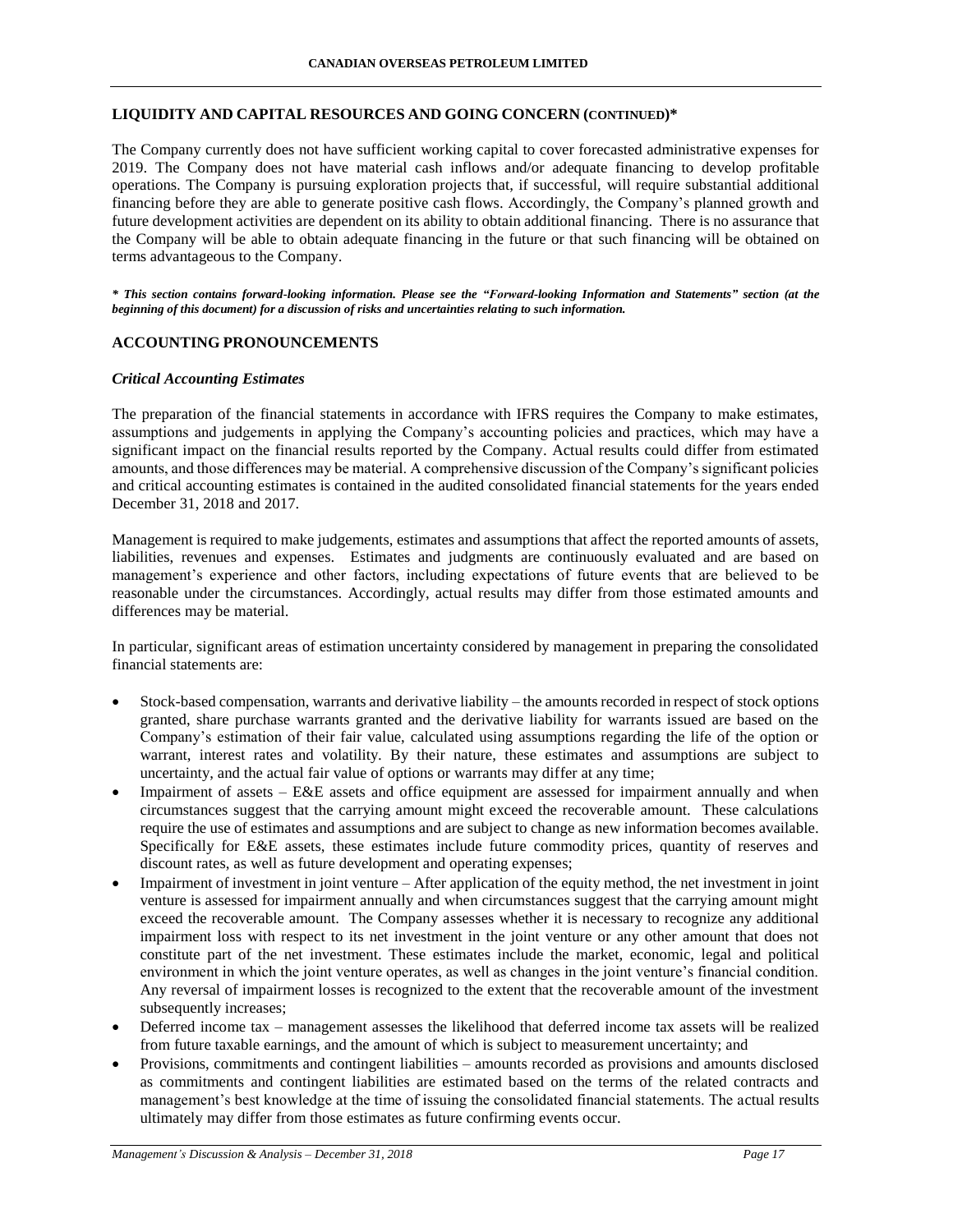### **ACCOUNTING PRONOUNCEMENTS (CONTINUED)**

#### *Critical Accounting Estimates (continued)*

Significant judgments are involved in the determination of the functional currency of the subsidiaries and the time when exploration and evaluation projects are complete and the technical feasibility and commercial viability of extracting oil or gas are demonstrable for the project or there is no prospect of a positive outcome for the project. Determining the type of joint arrangement as either a joint operation or a joint venture is based on management's determination of whether it has joint control over another entity and considerations include assessment of contractual agreements for unanimous consent of the parties on decision making of relevant activities. Once classified as a joint arrangement, management assesses whether it is structured through a separate vehicle and whether the legal form and contractual arrangements give the entity the direct right to the assets and obligations for the liabilities within the normal course of business, as well as the entity's rights to the economic benefit of assets and its involvement and responsibility for settling liabilities associated with the arrangement.

#### *Future Accounting Standards*

#### *IFRS 16 - "Leases"*

In January 2016, the IASB issued IFRS 16 "Leases", which replaces IAS 17 "Leases". IFRS 16 eliminates the distinction between operating and financing leases and provides a single lessee accounting model that requires the lessee to recognize assets and liabilities for all leases on its balance sheet. Under IFRS 16, lessees must recognize a lease liability and a right-of-use asset for virtually all lease contracts. An optional exemption to recognize certain short-term leases and leases of low value can be applied by lessees. Leases to explore for or use oil or natural gas are specifically excluded from the scope of IFRS 16. For lessor, the accounting remains essentially unchanged. The standard is effective for annual periods beginning on or after January 1, 2019, with early adoption permitted if IFRS 15 has also been applied. The Company will adopt IFRS 16 on January 1, 2019 and has used the practical expedient as permitted by the standard:

Exemption for short-term leases that have a remaining lease term of less than 12 months as at January 1, 2019 and low value leases.

The adoption of IFRS 16 is not expected to have a material impact on the Company's consolidated financial statements.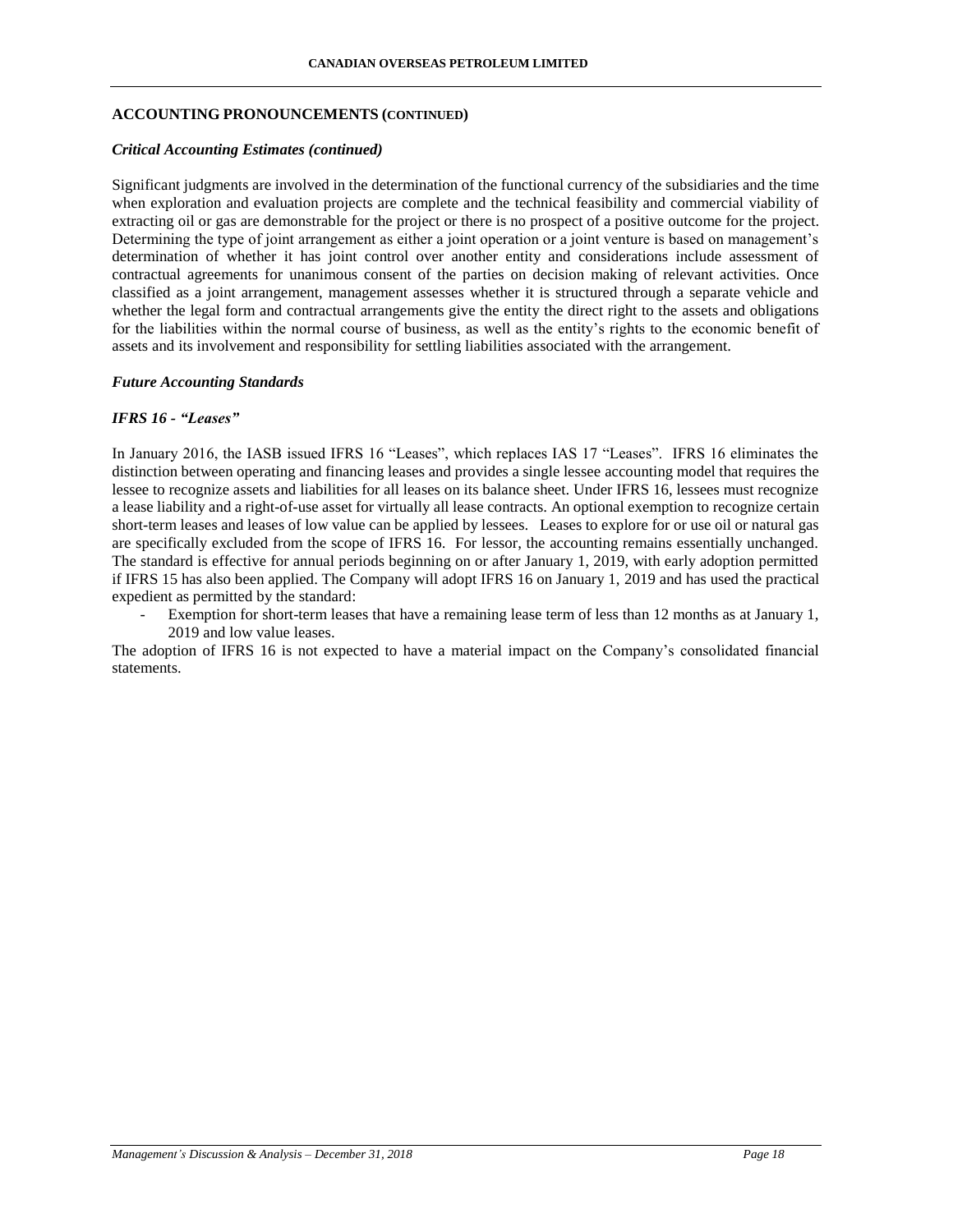### **DISCLOSURE CONTROLS AND PROCEDURES**

The Company's Chief Executive Officer and Chief Financial Officer have designed disclosure controls and procedures ("DC&P"), or caused it to be designed under their supervision, to provide reasonable assurance that material information relating to the Company is made known to them by others, particularly during the period in which the annual filings are being prepared, and information required to be disclosed by the Company in its annual filings, interim filings or other reports filed or submitted by it under securities legislation is recorded, processed, summarized and reported within the time periods specified in securities legislation. Management of COPL, including the Chief Executive Officer and Chief Financial Officer evaluate the effectiveness of the Company's DC&P annually.

# **INTERNAL CONTROLS OVER FINANCIAL REPORTING**

The Company's Chief Executive Officer and Chief Financial Officer are responsible for establishing and maintaining internal control over financial reporting ("ICFR"). They have designed ICFR, or caused it to be designed under their supervision, to provide reasonable assurance regarding the reliability of financial reporting and the preparation of financial statements for external purposes in accordance with IFRS. The control framework the Company's officers used to design the Company's ICFR is the Internal Control – Integrated Framework issued by the Committee of Sponsoring Organizations.

No material changes in the Company's ICFR were identified during the year ended December 31, 2018, that have materially affected, or are reasonably likely to materially affect the Company's ICFR.

It should be noted that a control system, including the Company's disclosure and internal controls procedures, no matter how well conceived, can provide only reasonable, but not absolute, assurance that the objectives of the control system will be met and it should not be expected the disclosure and internal control procedures will prevent all errors or fraud. In reaching a reasonable level of assurance, management necessarily is required to apply its judgment in evaluating the cost/benefit relationship of possible controls and procedures.